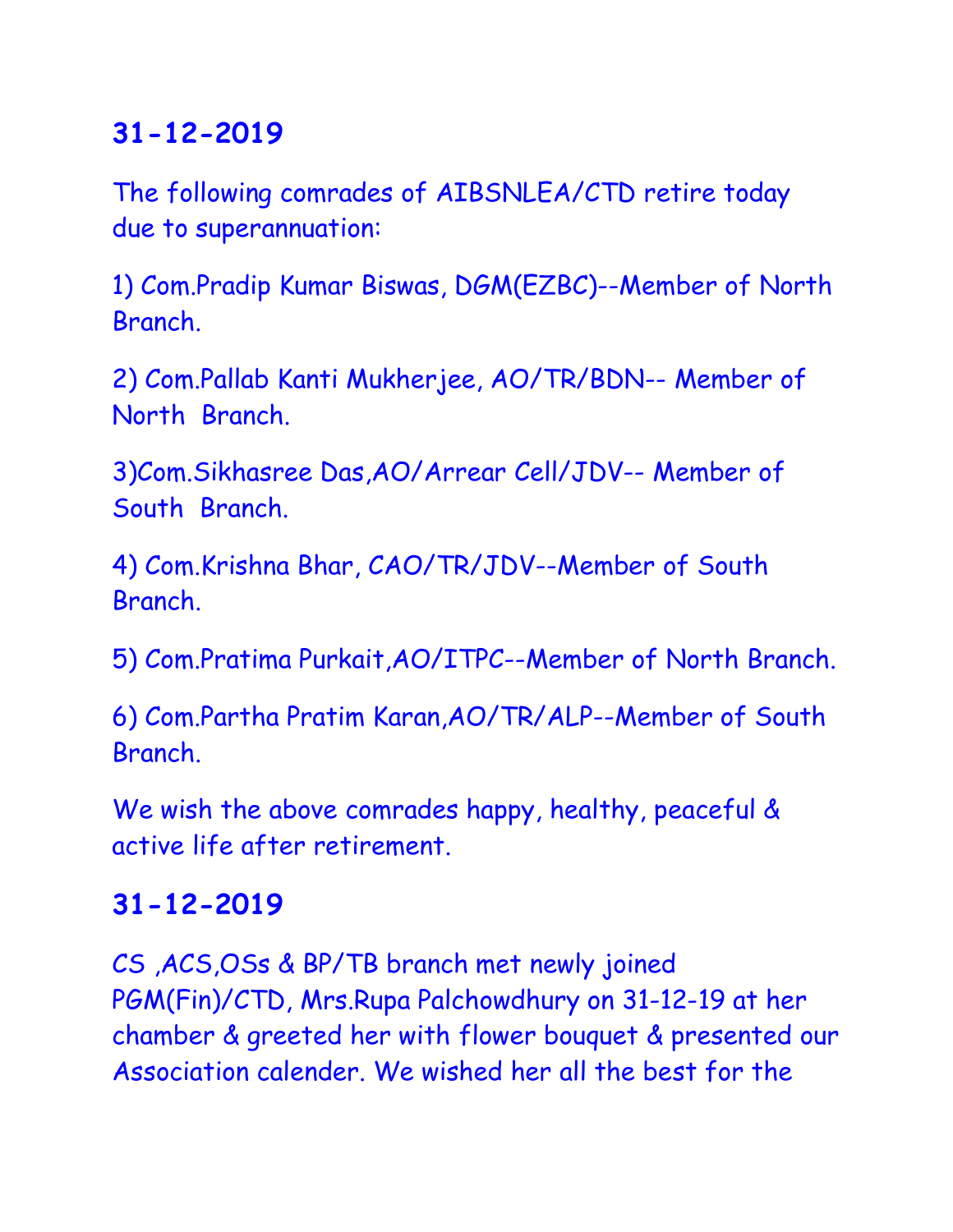new assignment as well as Happy & Prosperous New Year & expected that under her able leadership CTD will prosper in the post VRS scenerio.

We also met CGM/CTD, PGMs/CTD,GMs/CTD & wished them Happy & Prosperous 2020 & presented with Association Calendar. We assured the administration of our best cooperation for the purpose of revamping BSNL in future, as AIBSNLEA had done earlier.



### **26-12-2019**

GS Writes to the PGM (Pers) BSNL Corporate Office regarding

Request for transfer / posting / cancellation / retention in the cadre of Accounts Officers <<<< [Click here for](http://aibsnleawb.org/PGMP_191226.pdf)  [letter](http://aibsnleawb.org/PGMP_191226.pdf) >>>>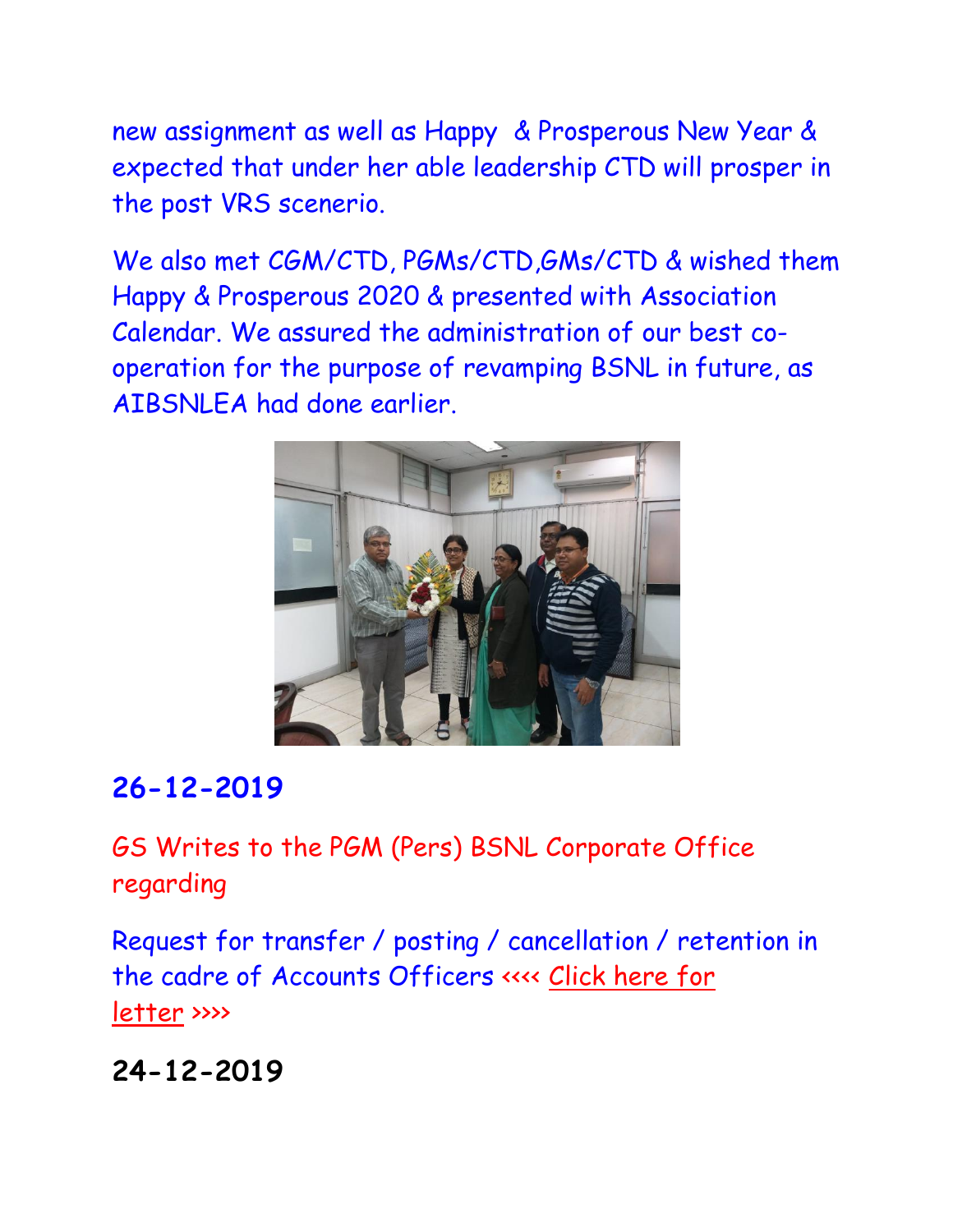

**We deeply mourn the sad demise of Com.Ashoke Kumar Kolay Ex ACS/AIBSNLEA,CTD Circle Branch who breathed his last on 24th December 2019 at his residence. We convey our deepest condolence to the bereaved family and pray his soul RIP.**

# **24-12-2019**

BSNL Corporate office issued clarifications relating to submission of option / withdrawal form w.r.t. VRS-2019

[<<<Click here for letter>>>](http://www.aibsnleachq.in/Mandatory%20Training.pdf)

## **23-12-2019**

BSNL Corporate office issued order regarding reassignment of works in view of VRS -2019 [<<<Click here for](http://www.aibsnleachq.in/Mandatory%20Training.pdf)  [order>>>](http://www.aibsnleachq.in/Re-assignment%20of%20works%20in%20view%20of%20VRS.pdf)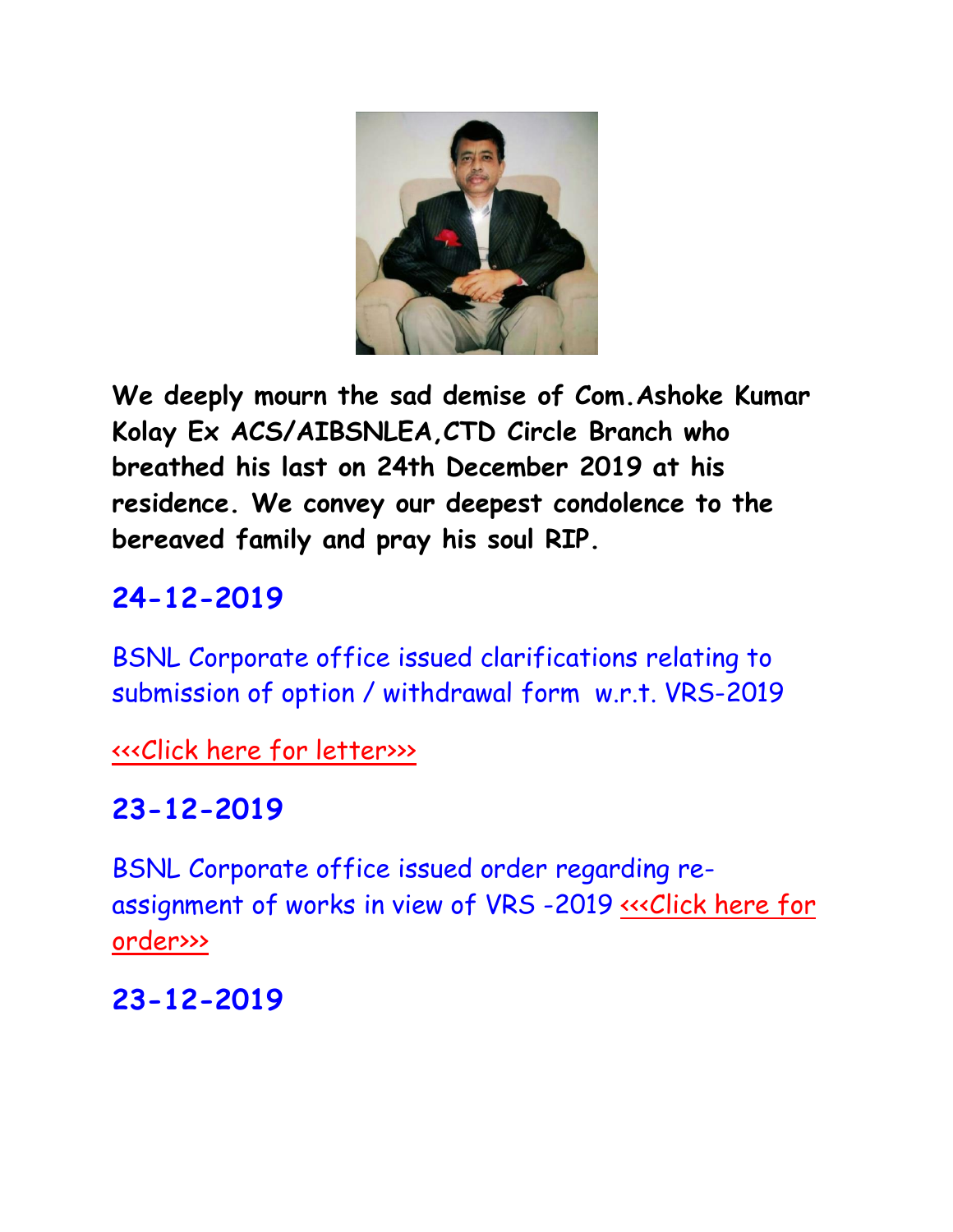BSNL Corporate office issued Policy on outsourcing model for Maintenance and provisioning of Landline & Broadband for External plant of Copper network in Urban Area .........

[<<<Click here for letter>>>](http://www.aibsnleachq.in/Mandatory%20Training.pdf)

### **20-12-2019**

GS Writes to

1. Shri P. K. Purwar, CMD, BSNL regarding

(a) Promotion in all Streams to all the grades in BSNL considering the acute shortage in post-VRS scenario

[<<<Click here for letter>>>](http://www.aibsnleachq.in/Mandatory%20Training.pdf)

(b) Introduction of CDR IPMS Score Card in ESS Porta[l<<<Click here for letter>>>](http://www.aibsnleachq.in/Mandatory%20Training.pdf)

(c) Postponement of 2nd Membership Verification for 6 months and facilities also to be extended for the full period of 6 months [<<<Click here for letter>>>](http://www.aibsnleachq.in/Mandatory%20Training.pdf)

2. The Director (HR),BSNL Board regarding

Representation received from Shri Dipankar Saha, AO, BSNL CTD regarding prayer for insertion his name in the gradation list. <<<< [Click here for letter](http://aibsnleawb.org/DIR%20HR_201219.pdf) >>>>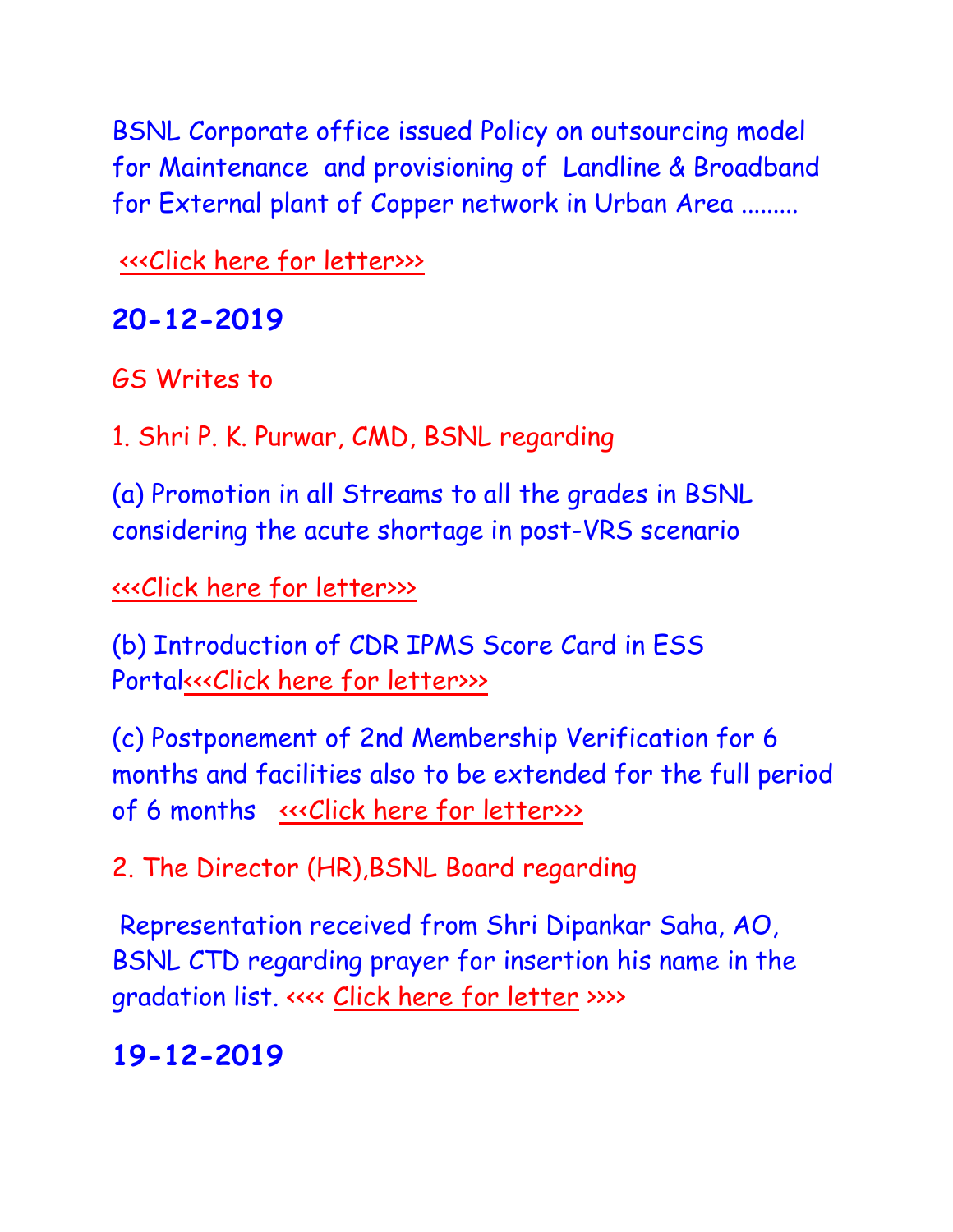### GS Writes to

(1) Shri P. K. Purwar CMD BSNL regarding release of Pensionary benefits to VRS retiree(s) against whom personal Court case (other than departmental) is pending in the Competent Court- <<< Click here for letter>>>>

(2)Promotion from DGM (Regular) to Jt.GM in the IDA Pay Scale of E-7 under BSNL MSRR on completion of 5 years of Regular Service <<< Click here for letter>>>>

# **19-12-2019**

GS Writes to the PGM (Pers.),BSNL Corporate office regarding Request for transfer in connection with VRS optees in the cadre of AOs & CAO <<<< [Click here for](http://aibsnleawb.org/PGMP_191218.pdf)  [letter](http://aibsnleawb.org/PGMP_191218.pdf) >>>>

# **17-12-2019**

CS writes to Sr.GM(HR & Admn)/ CTD regarding the cases to be taken up with Principal CCA,DoT/Kolkata for early resolution especially with respect of VRS 2019. <<<<< [Click to](Sr%20GM%20HR_%20171219.pdf)  [see the letter](Sr%20GM%20HR_%20171219.pdf) >>>>>

CS,ACS,OS & CWC member met Sr.GM(HR & Admn)/CTD and discussed with him about the two points mentioned in the letter.

1) Clarification regarding grant of first TB under EPP:- We told as per BSNL CO order & the endorsement by CTD it is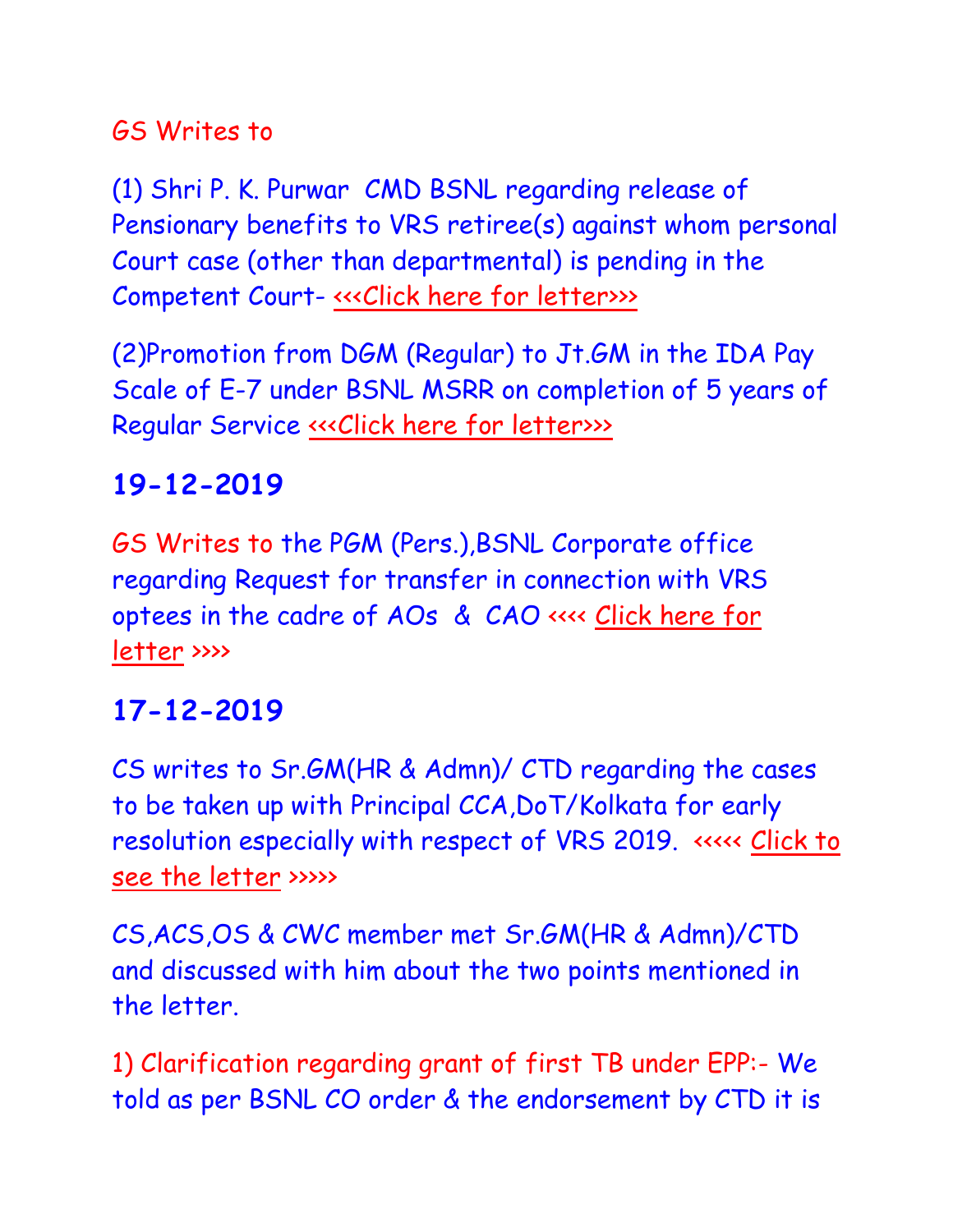crystal clear that the executives who are touching/crossing the lowest basic of the higher scale in 5 years also will get the Time Bound promotion as per EPP but CCA.DoT/Kolkata is objecting to it & as a result of it a hefty sum in the tune of lakhs is being recovered from the terminal benefits at the time of retirement. We requested GM/HR to take up the case with Principal CCA especially in the backdrop of VRS 2019 so that the matter can be settled centrally in one go. GM appreciated our concern & assured to raise this point

in the next meeting with CCA DoT section to be held in coming week.

2) Minor correction of name in the Presidential Order (PO) of absorption to BSNL:- We told that it has been noticed while checking the service books of many of the executives either retired normally or opted for VRS 2019 that there is minor deviation in names in PO like Kr.& Kumar in the middle name . But DoT is objecting & demanding correction from the Dept for this matter. In turn the settlement of this problem takes much time causing embarrassing situations. We requested him to take up the case with Principal CCA/ Kolkata. GM appraised us that already the case has been taken up & some of the cases already settled by doing necessary correction in the PO as per approval of the competent authority. Further he informed for the VRS Optees it has been decided in the similar cases the individual has to submit an affidavit regarding the correction of the name to the concerned custodian of the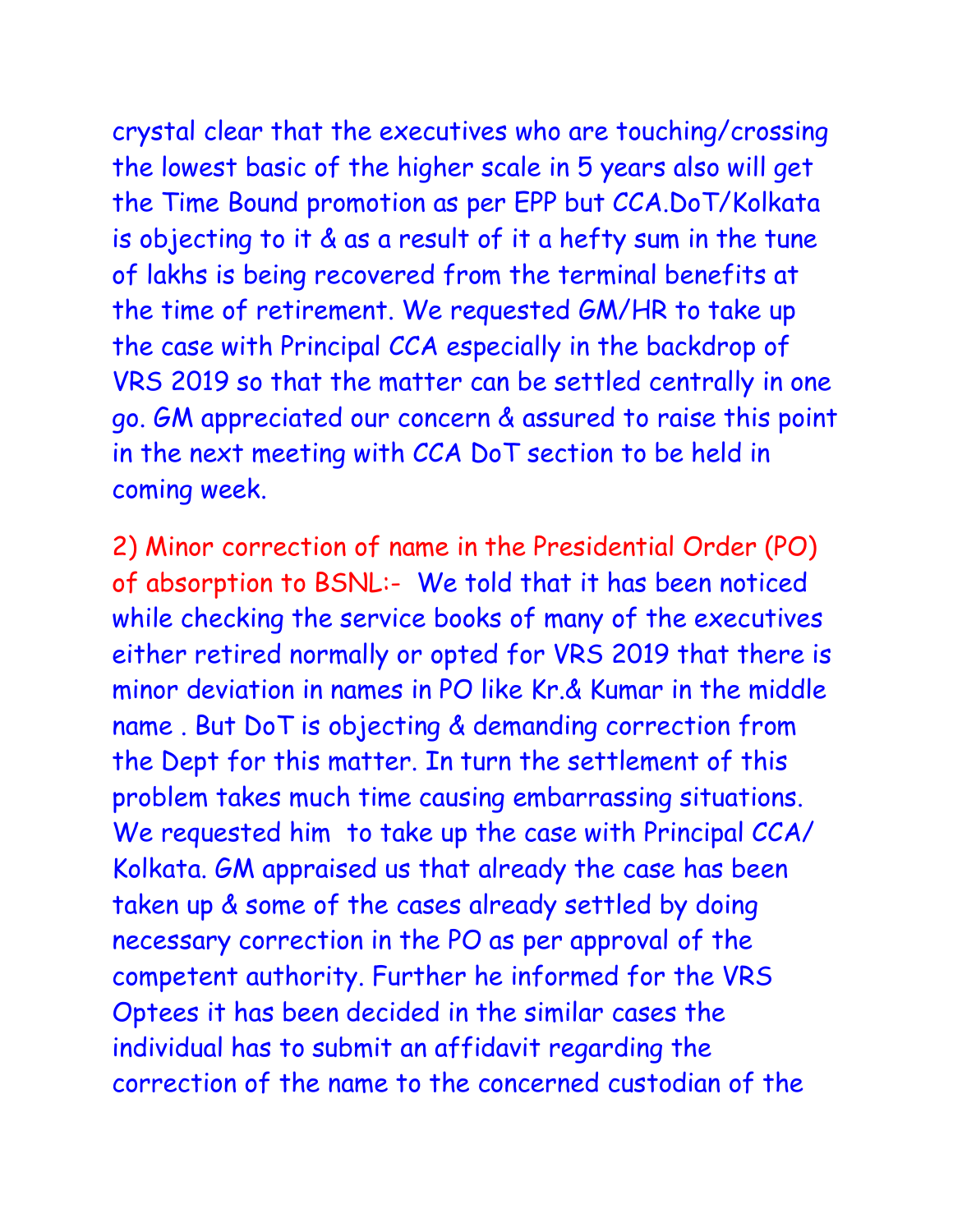service book & DoT will accept the corrected name in the PO if it is authenticated by the service book custodian. However, this method may not be applicable to the normal retirees.

# **17-12-2019**

**A meeting of the Central Office Bearers, Advisors, Circle Presidents and Circle Secretaries was held on 13th December 2019 at 9.30 am at Hotel Regent**  Continental, New Delhi. <<<Click here for detailed [report](http://aibsnleawb.org/Report_13-141219.pdf) >>>

# **17-12-2019**

Due to consistent efforts of AIBSNLEA clarification for exemption from Mandatory Training /Online Exam under EPP in respect of VRS optees has been issued by the BSNL Corporate Office.

We extend our sincere thanks to CMD BSNL, Director(HR), PGM (Pers), Sr.GM (Estt) and GM(SR).

[<<<CLICK HERE for BSNL Clarification >>>](http://www.aibsnleachq.in/Mandatory%20Training.pdf) [<<<CLICK HERE](http://www.aibsnleachq.in/CMD_191217.pdf)  [for AIBSNLEA](http://www.aibsnleachq.in/CMD_191217.pdf) Letter>>>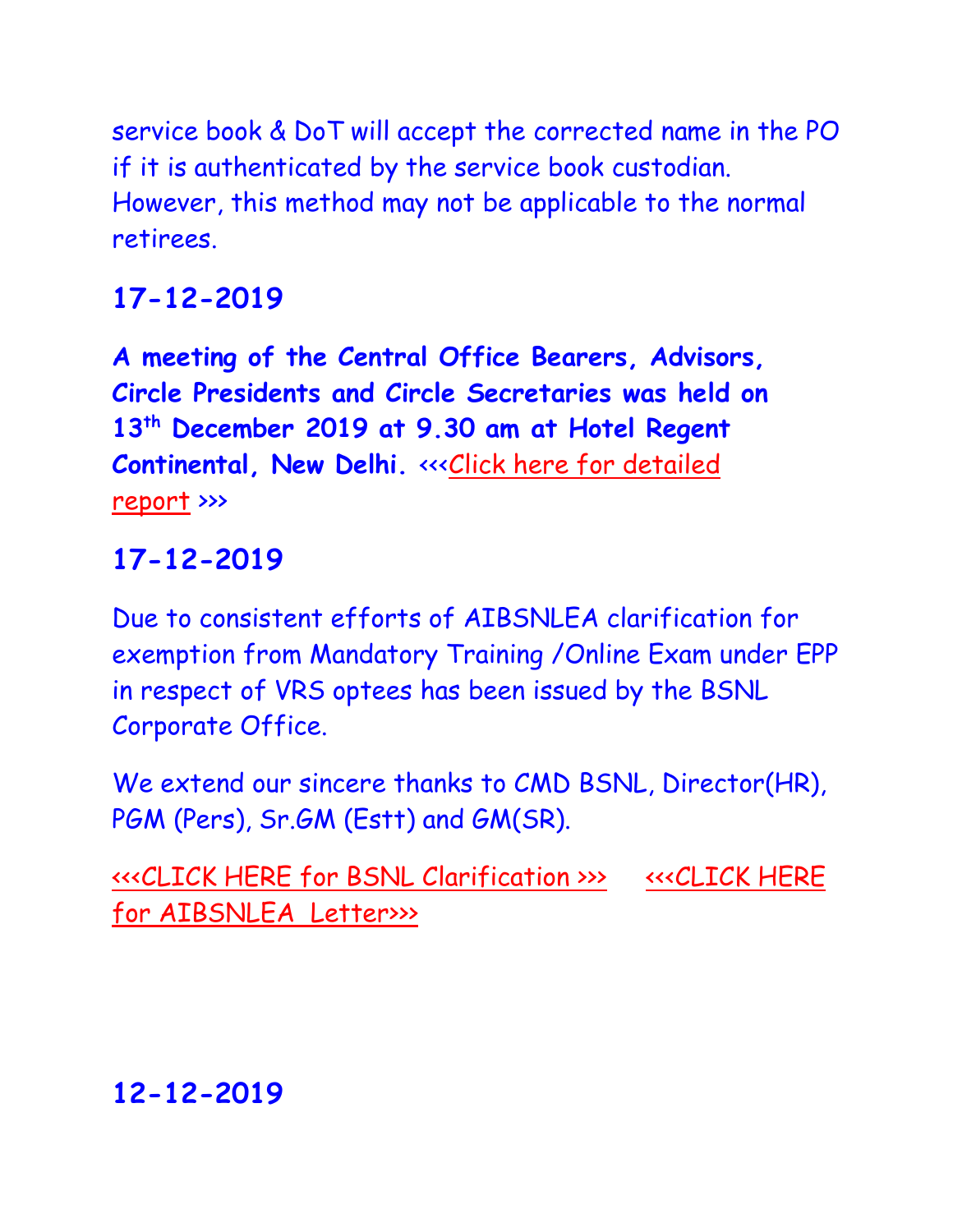Meeting with Director (HR) BSNL Board:

GS, AGS along with OS (South) & CS TN Circle met Director (HR) BSNL Board and discussed regarding:

A) Orders for exemption from Mandatory Online Exam under EPP: We appraised the Director (HR) that the orders regarding exemption from Mandatory Online Exam under EPP for those Executives who have opted for VRS have not been issued so far even after your instructions. Director (HR) assured that the orders will be issued shortly.

B) Request transfer in respect of CAOs and SDEs who have opted for VRS: Director (HR) mentioned that transfer orders in respect of SDEs are being issued. In respect of the VRS Optees in the cadre of CAOs, the cases are under process and transfer orders will be issued shortly.

C) Proposed Restructuring Plan in BSNL:

(i) Payment of outstanding bills to contractor Labourers: We enquired about the status of the outstanding bills in respect of the contract labourers (Manpower assistance, Housekeeping etc.,). We cautioned that if the Management is planning to hire the outsourcing work through tenders, BSNL has to clear all the outstanding bills in respect of Manpower assistance immediately otherwise no contractors may come forward to participate in the ensuing Tenders for outsourcing. Director (HR) mentioned that the Management is trying to release the payments within this month.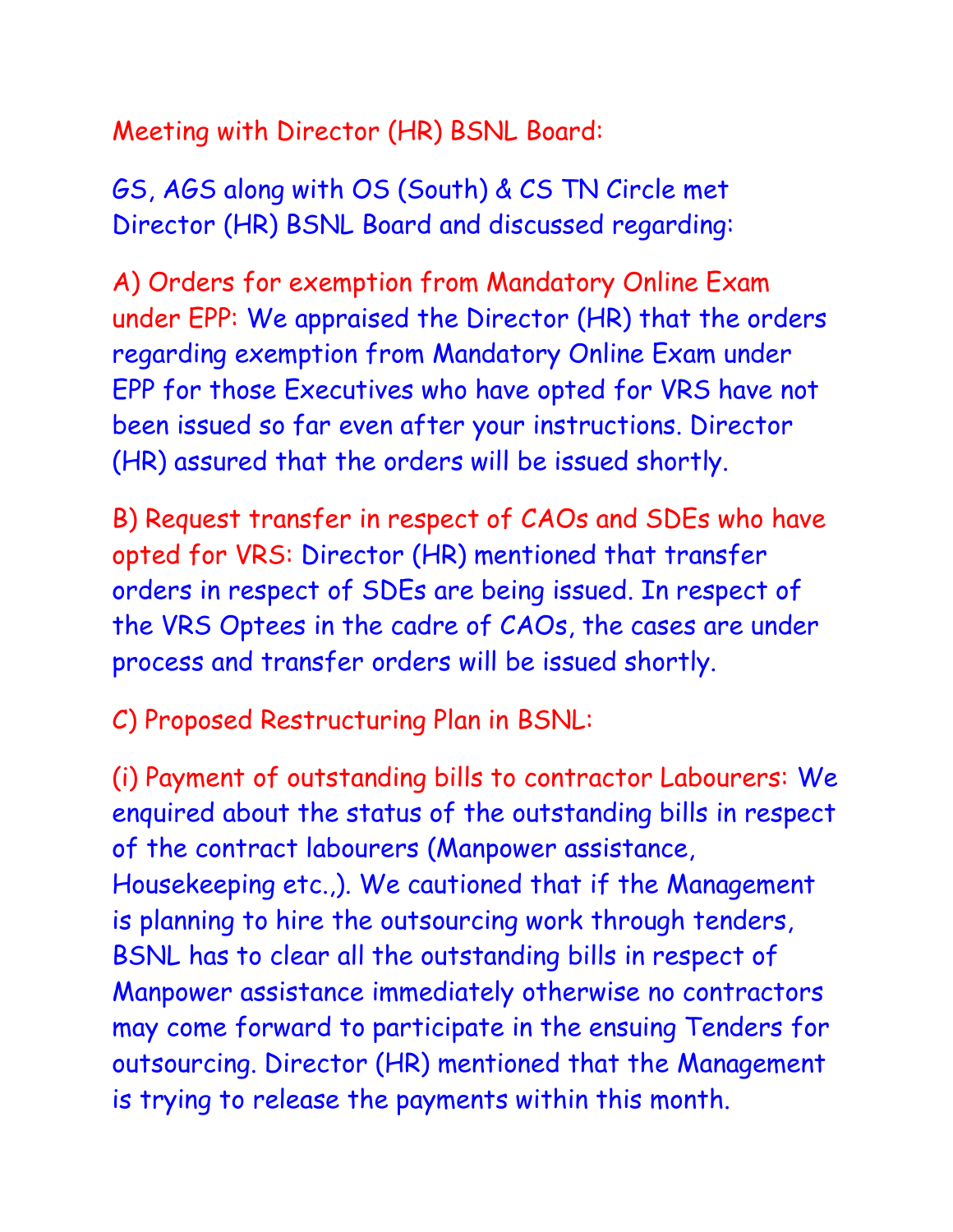(ii) We have categorically told that the Restructuring Plan and Manpower Plan should be implemented simultaneously so as to maintain our vast Telecom Network, OFC and Telephone Exchanges without fault free.

(iii) Post VRS deployment of Executives to the field units should be smooth with barest minimum disturbance and the deployment to the field units should be completed at the earliest (at least before Jan., 2020 first week) so that the newly posted Executives will get some time to familiarise with the System and Network as well as to maintain the Telecom Network fault free.

We cautioned the management that the outsourcing should not become another channel for corruption and draining out the BSNL money. The savings on employee cost should not be drained out through outsourcing to the vendors. JE/JTO may supervise the day to day activities of the Vendors for outsourcing.

We demanded immediate promotions to all the grades considering the post VRS scenario. Due to large number of Employees opted for VRS, lot of vacuum has been created in many places which is to be filled immediately. Since Executives are already working in higher scales, just by redesignation promotions can be effected.

We reiterated that only regular promotion is to be issued in future, no looking after arrangement should be ordered. By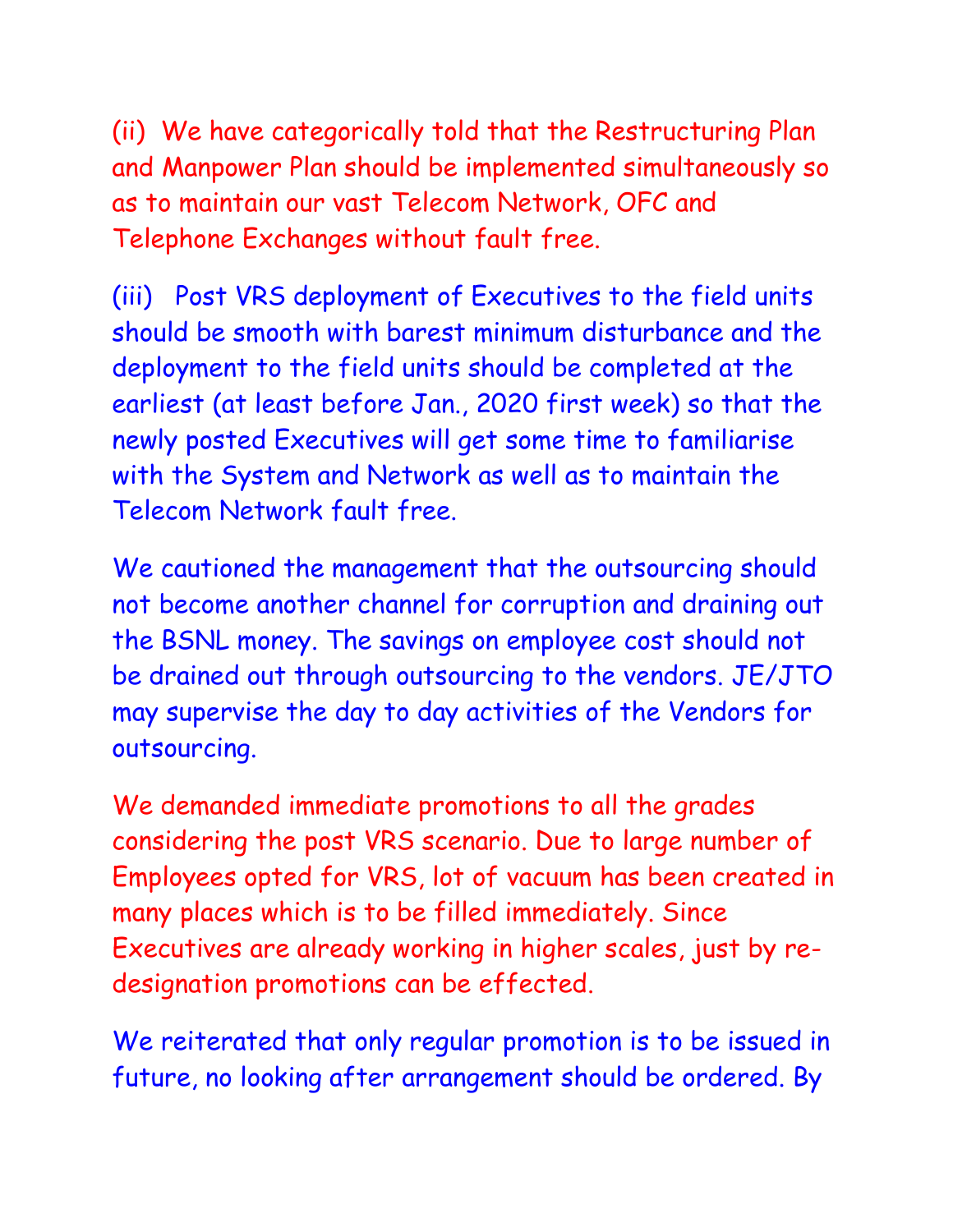LA arrangement, Management is getting the work done but the Executives are losing their due promotions and service also.

Director (HR) responded positively and mentioned that the Management will look into all these important issues on priority basis.

D) LDCE 2007 SDE Promotion Case of 2001 rect JTOs passed the LDCE: We requested the Management not to oppose the Review Petition filed in the Hon'ble Madras High Court against the reversion from SDE to JTO in respect of LDCE 2007 SDE promotion in which the SDEs have been pleaded their eligibility, as per the clause 12-Note 5 of the SDE RR. Further, we pleaded that the Seniority in the All India Eligibility is to be considered as SDE, since the SDE cadre is the All India Cadre which will make them eligible. Director (HR) assured to look into the matter.

E) EE to SE (Civil) promotion: We expressed our serious concern regarding the non-issuance of EE (Civil) to SE (Civil) promotion in respect of 51 eligible officers even though the CPC has been completed and the file is pending in the Pers branch for the past two months. Director (HR) assured to look into the matter after have a discussion with the PGM (Pers).

Director (HR) is busy with MC Meeting and not having much time to discuss other important issues and he assured to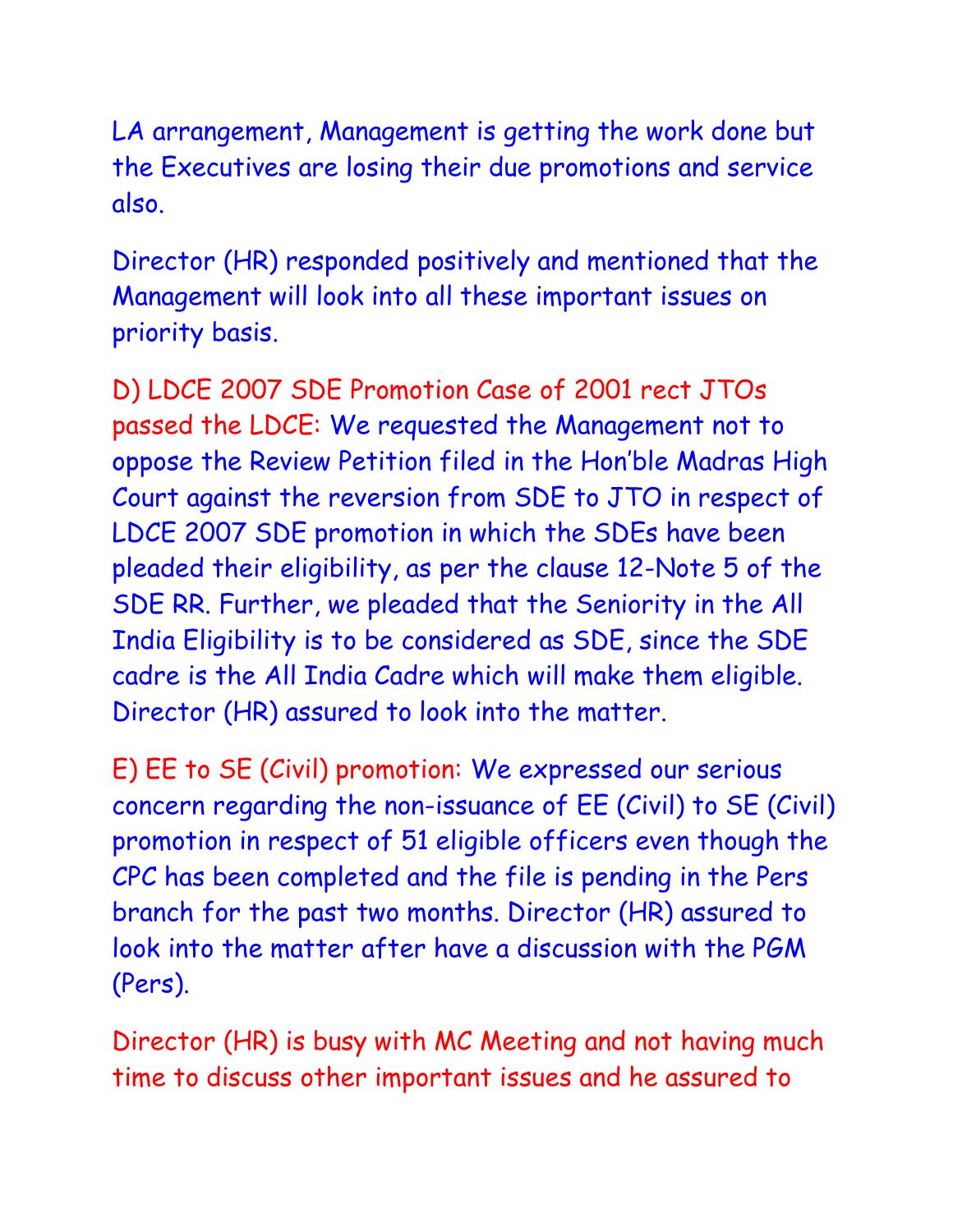have a separate Agenda meeting with AIBSNLEA with all concerned officers.

# **11-12-2019**

CS writes to GS for early issuance of transfer order to parent circle (CTD) of accounts personnel VRS Optees .

<<<< [Click here for letter](http://aibsnleawb.org/GS_111219.pdf) >>>>

# **11-12-2019**

Meeting with Sr.GM (Estt) BSNL CO:

GS, AGS along with OS (South) & CS TN Circle met Sr.GM (Estt) and discussed regarding.

A) Order for Exemption from the Mandatory online exam under EPP:- Sr.GM (Estt) confirmed that the approval of the Competent Authority has been received from the Pers. Branch and necessary orders will be issued shortly.

B) Amendment in Designation in ERP: Some of the Sr.AOs, promoted as CAO but could not join and now opted for VRS. Their designation is appearing as AO (i.e., in the Substantive grade) in ERP instead of Sr.AO in the VRS Format. We requested to make necessary amendment in ERP HCM Module. Sr.GM (Estt) after detail discussion assured to discuss the issue with the Director (HR) and the ERP Team.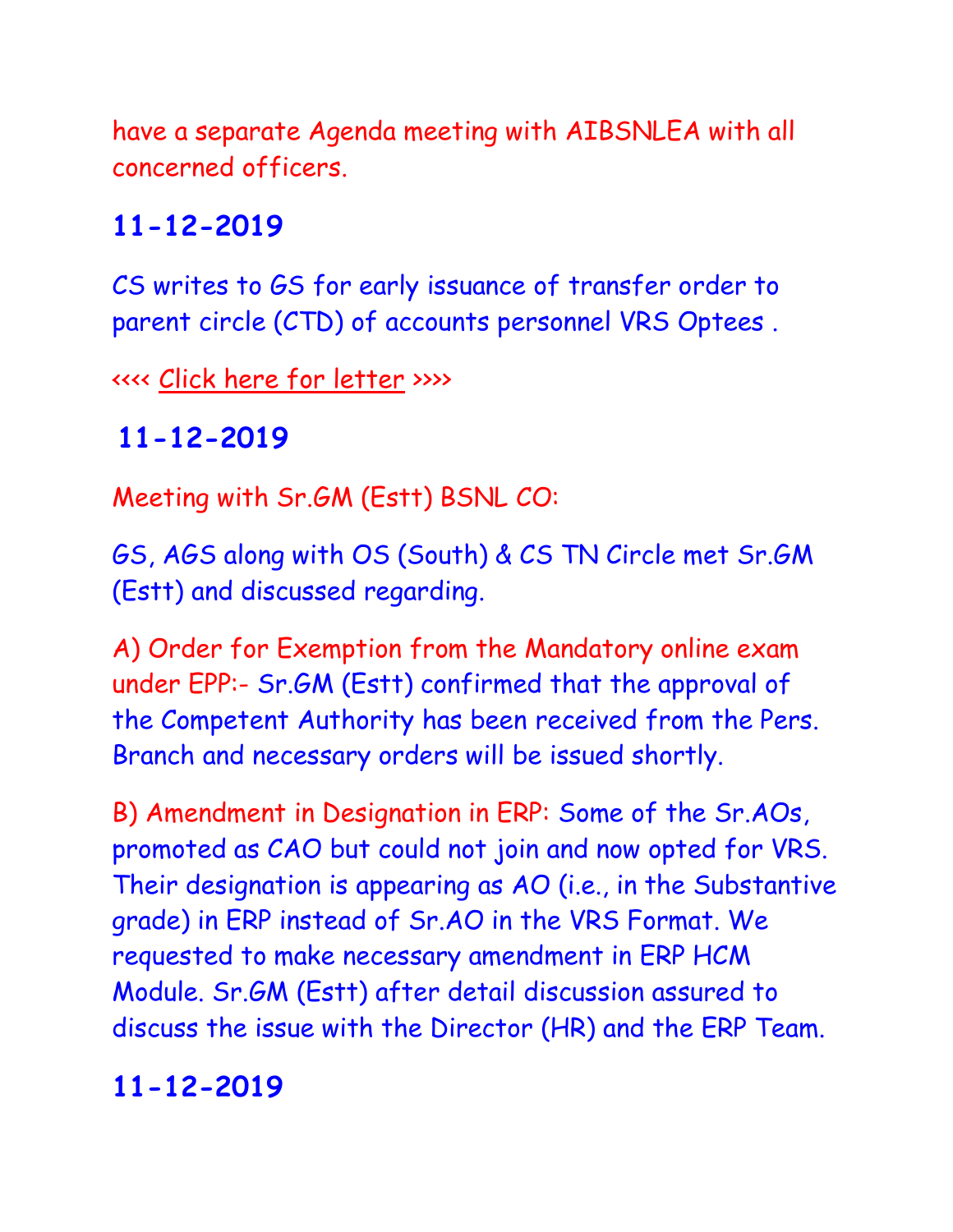Meeting with PGM (Pers.) BSNL CO:-

GS, AGS (Fin) along with OS (South) & CS TN Circle met PGM (Pers) in the presence of DGM (Pers-SM) and DGM (Pers-JM) and discussed the following. At the outset, we extended our sincere thanks for issuing transfer orders to DGM/DE/AOs (who are opted for VRS) as requested by AIBSNLEA with the BSNL Management.

A) Exemption from Mandatory online exam under EPP:- PGM (Pers.) mentioned that exemption from the Mandatory online exam in respect of VRS Optees has been approved by the Competent Authority and necessary orders will be issued shortly.

B) Request transfer in respect of CAOs and SDEs who have opted for VRS: We requested for the early issuance of transfer orders in respect of CAOs and SDEs who have opted for VRS so as to submit their Pension Papers in the Home Circle as agreed by the Director (HR) on 06.12.2019. PGM (Pers.) mentioned that transfer orders in respect of SDEs have already been approved by the Competent Authority and the orders are being issued shortly. In respect of the VRS Optees in the cadre of CAOs, PGM (Pers.) immediately directed DGM (Pers-SM) to put up all such cases for approval of the Competent Authority.

C) Implementation of Rules 206 as per the Hon'ble Supreme Court Judgement - We enquired about the status of the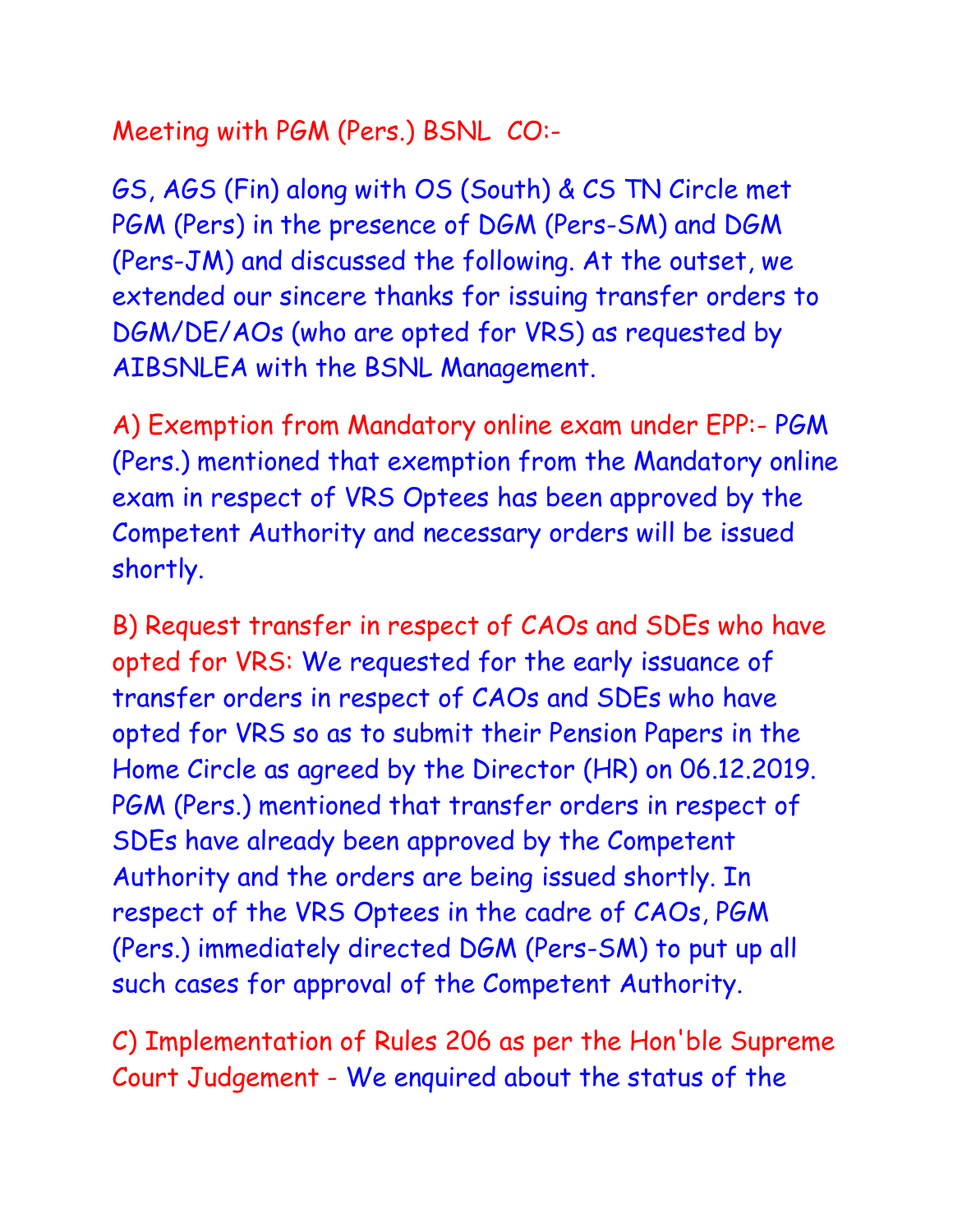review CPC in respect of DEs as per the judgement delivered by the Hon'ble Supreme Court w.r.t. Rule 206. PGM (Pers) informed that the case was referred to DOT but reply has not been received from DoT; however the review CPCs work is in progress on the basis of the year to year vacancies after 2001 w.r.t. the data collected from the officers promoted from the year 2001 onwards. We expressed our serious concern against the inordinate delay in the implementation of the Hon'ble Supreme Court judgement and requested PGM (Pers) to fix a time line to complete the review CPCs. PGM (Pers) immediately instructed DGM (Pers-SM) to discuss the matter with the committee members and fix a time line for completing the job.

D) Consideration of Request transfer in the cadre of AOs, CAOs: We requested for the early issuance of the transfer orders for those who have completed two years and requested for consideration of transfer on own cost basis. PGM (Pers) instructed DGM (Pers) to process the cases immediately except for Corporate Office. Regarding the request transfers from Corporate Office to other Circles, PGM (Pers) advised to discuss the issue with the Director (HR) and CMD BSNL.

E) Consideration of Request transfer in the cadre of DGM (T) on own cost basis: We requested to consider the long pending request transfer cases of DGMs who have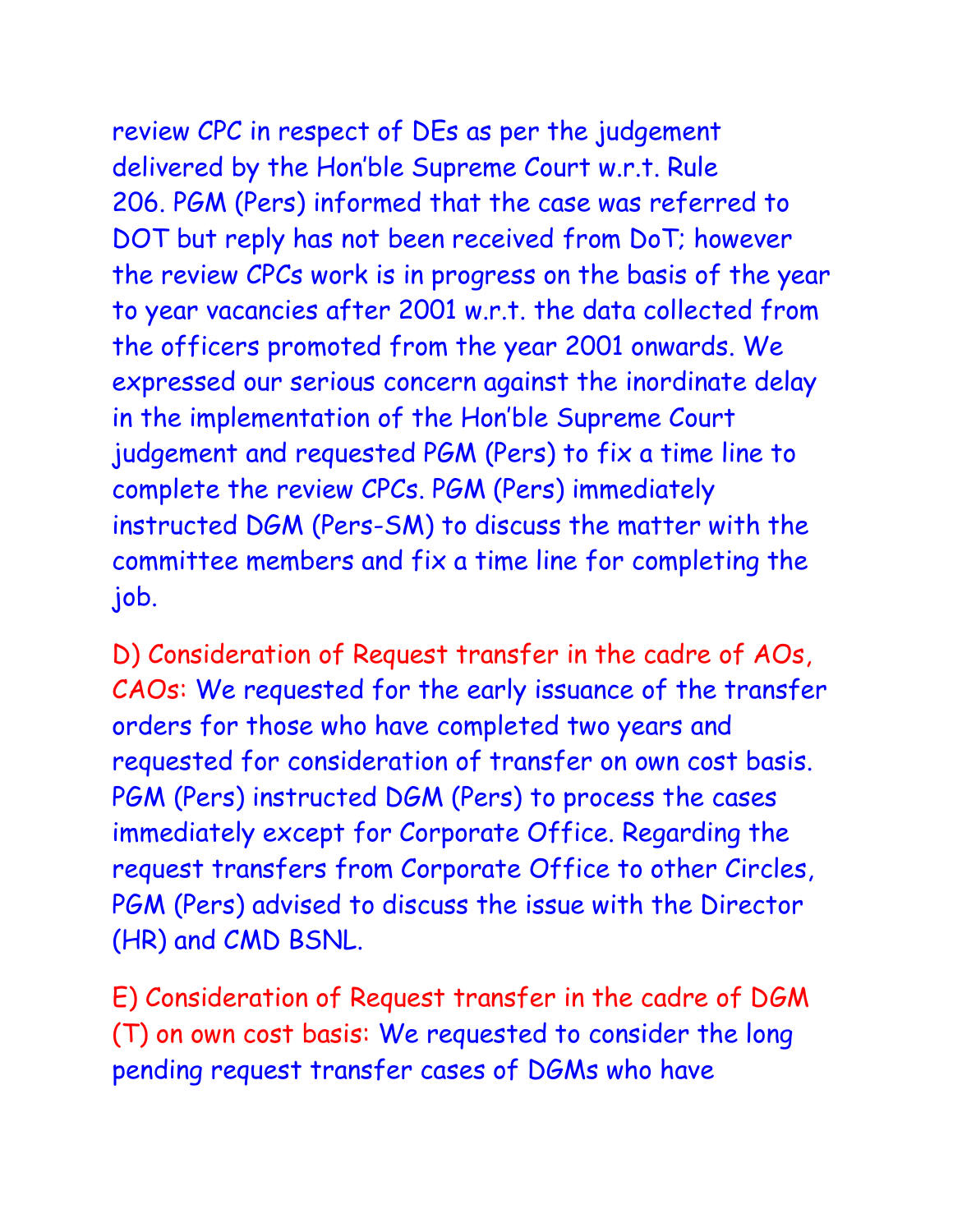completed more than two years in other Circles. PGM (Pers) advised to discuss the matter with Director (HR) and CMD BSNL.

# **11-12-2019**

#### **Congratulations!!!**

Transfer of VRS optee AGMs.

Thanks to our CHQ. Due to our consistent efforts we could succeed to issue BSNL Corporate Office transfer orders in respect of VRS optee AGMs. «< Click here for letter>

# **10-12-2019**

**GS writes to Shri Anshu Prakash,**Secretary (T), Govt. of India regarding Inordinate delay in issuance of Promotion orders from DE to DGM Grade in BSNL and promotions held up due to the developments in the Parliamentary Committee for SC/ST meeting held on 28.11.2019- reg.

**[<<<Click here for letter>](http://www.aibsnleachq.in/CMD_191209.pdf)**

**06-12-2019**

#### **Meeting with CMD BSNL:**

Today GS, AGS and FS/CHQ met CMD BSNL along with GS and AGS- SNEA and discussed the following:-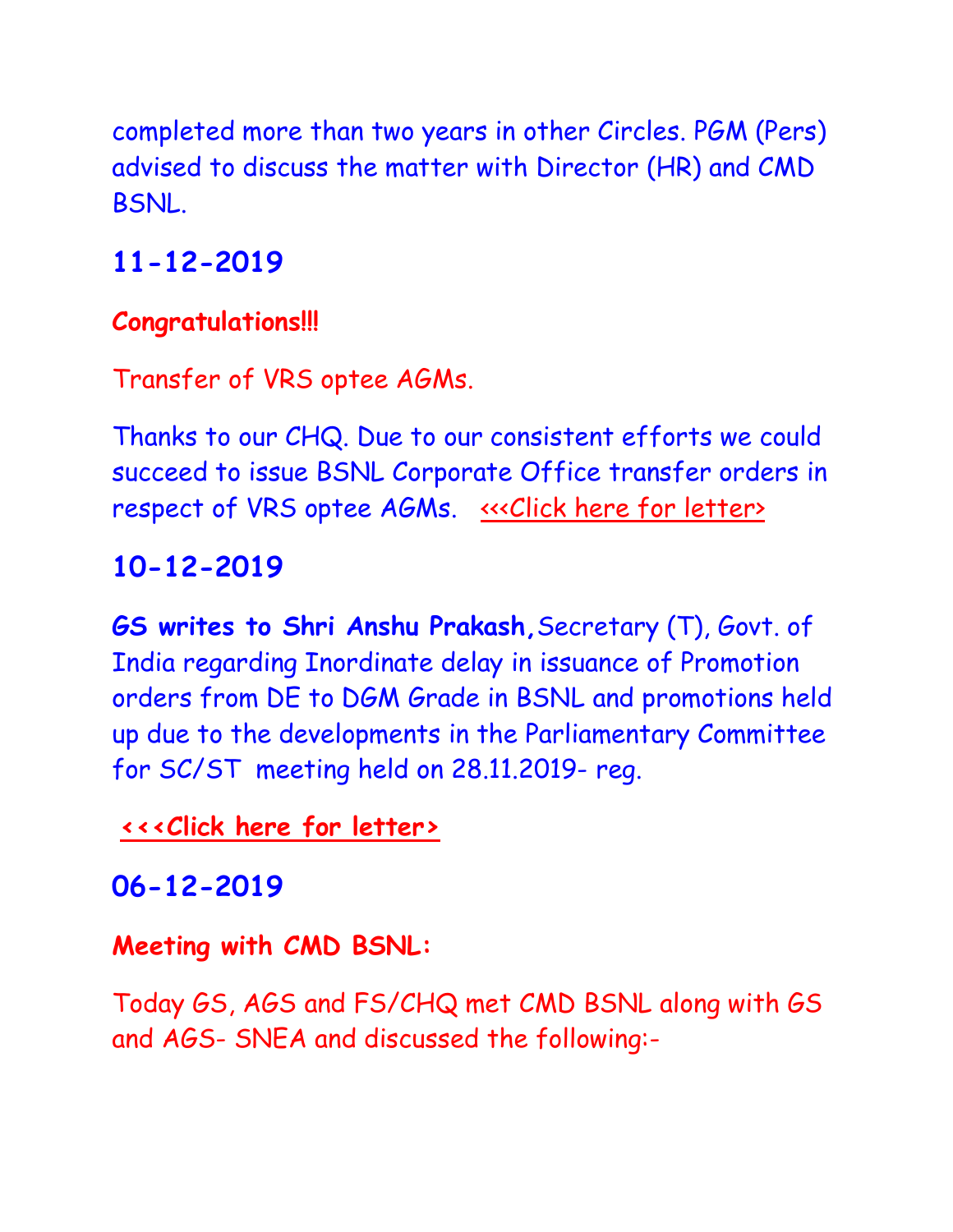A) Restructuring and Man power planning:- We have apprised the CMD about the discussions had with the Director (HR) and the Restructuring Committee members regarding Restructuring and Man power planning in the post VRS scenario. We have categorically told that Restructuring Plan and Man power Plan should be implemented simultaneously so as to maintain our vast Telecom Network, OFC and Telephone Exchanges.

We demanded immediate promotions to all the grades considering the post VRS scenario. Due to large number of Employees opted for VRS, lot of vacuum has been created in many places which is to be filled immediately. Since Executives are already working in higher scales, just by redesignation, promotions can be effected.

We demanded that only regular promotion is to be issued in future, no looking after arrangement should be ordered . By LA arrangement, Management is getting the work done but the Executives are losing their due promotions and service also.

We further suggested that to manage the situation of Post VRS, apprentices are to be recruited on Consolidated Pay basis. Like wise retired BSNL staff can be utilized on Consolidated Pay basis in the External plants. In the External plants, Maintenance Regions/ OFC Network sufficient Technical officer/ officials has to be posted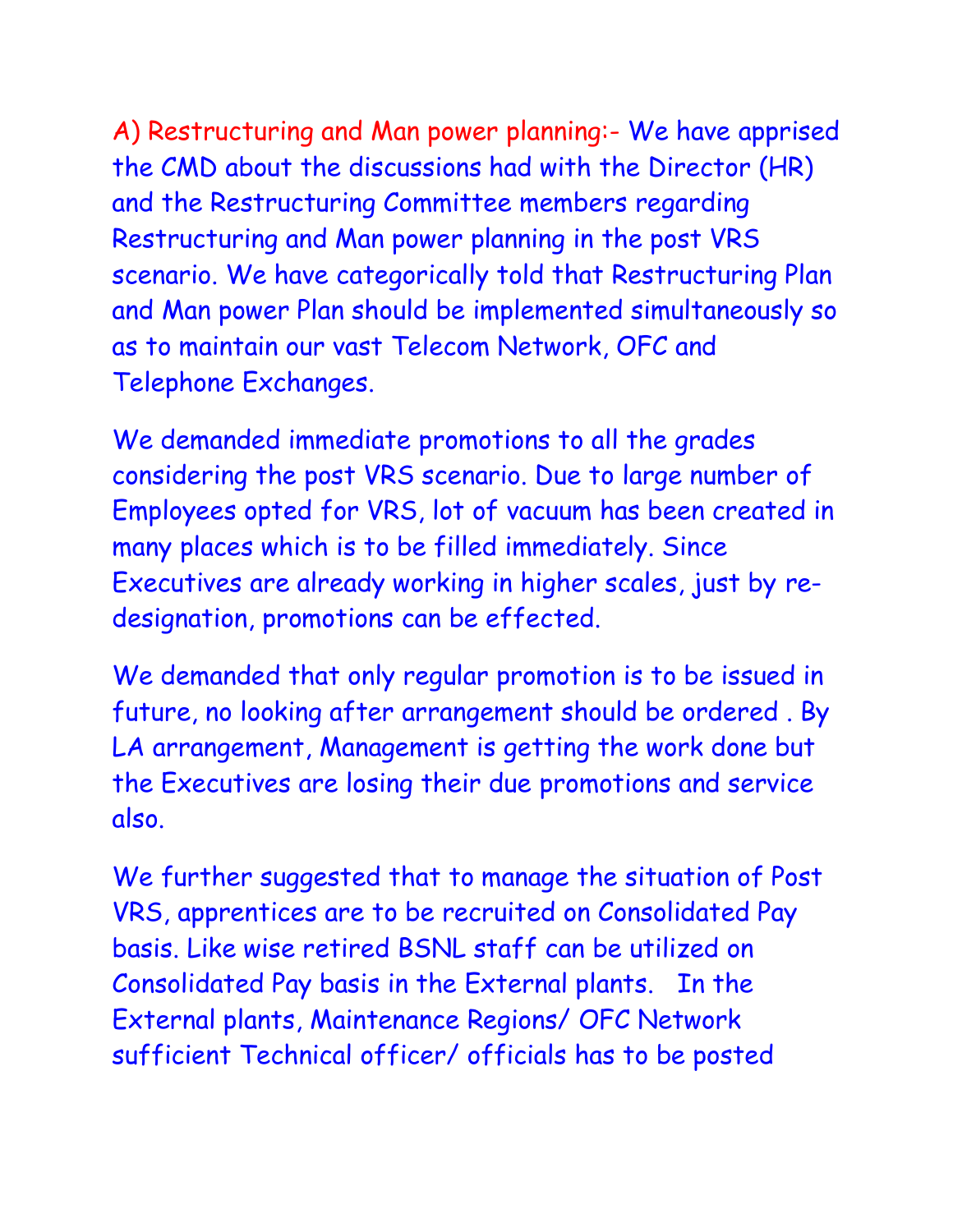immediately before the first week of Jan., 2020 so as to maintain the Telecom Network fault free.

After detailed discussion, CMD BSNL mentioned that the suggestions submitted by the two Major Associations will be definitely discussed in the Restructuring Committee meeting and considerable points will be included. Further opportunities will also be given to the Associations as well the Unions for submitting their views before finalization of the Restructuring Plan.

B) DE to DGM (T) Promotion: Regarding DE to DGM (T) Promotion, CMD mentioned that due to the new hurdle created by SEWA and some Executives through the Parliamentary Committee, promotions could not be issued without their clearance. After 15 days, he will try to convince the Secretary (T) and the Parliamentary Committee Chairman in this regard.

On 29.11.2019, CMD assured us that he will speak to the Secretary (T) after 05.12.2019 but today CMD changed his stand and telling that he will try convince the Secretary(T) and the Parliamentary Committee Chairman after 15 days. This delay tactics is going on for the last two months. We categorically told the CMD that the file for the CPC conduction was pending with him for 15 days and if it was cleared in time, the promotion orders would have been issued 10 days back. All the CPC works have been completed and VC was ready but approval was not given. So blaming the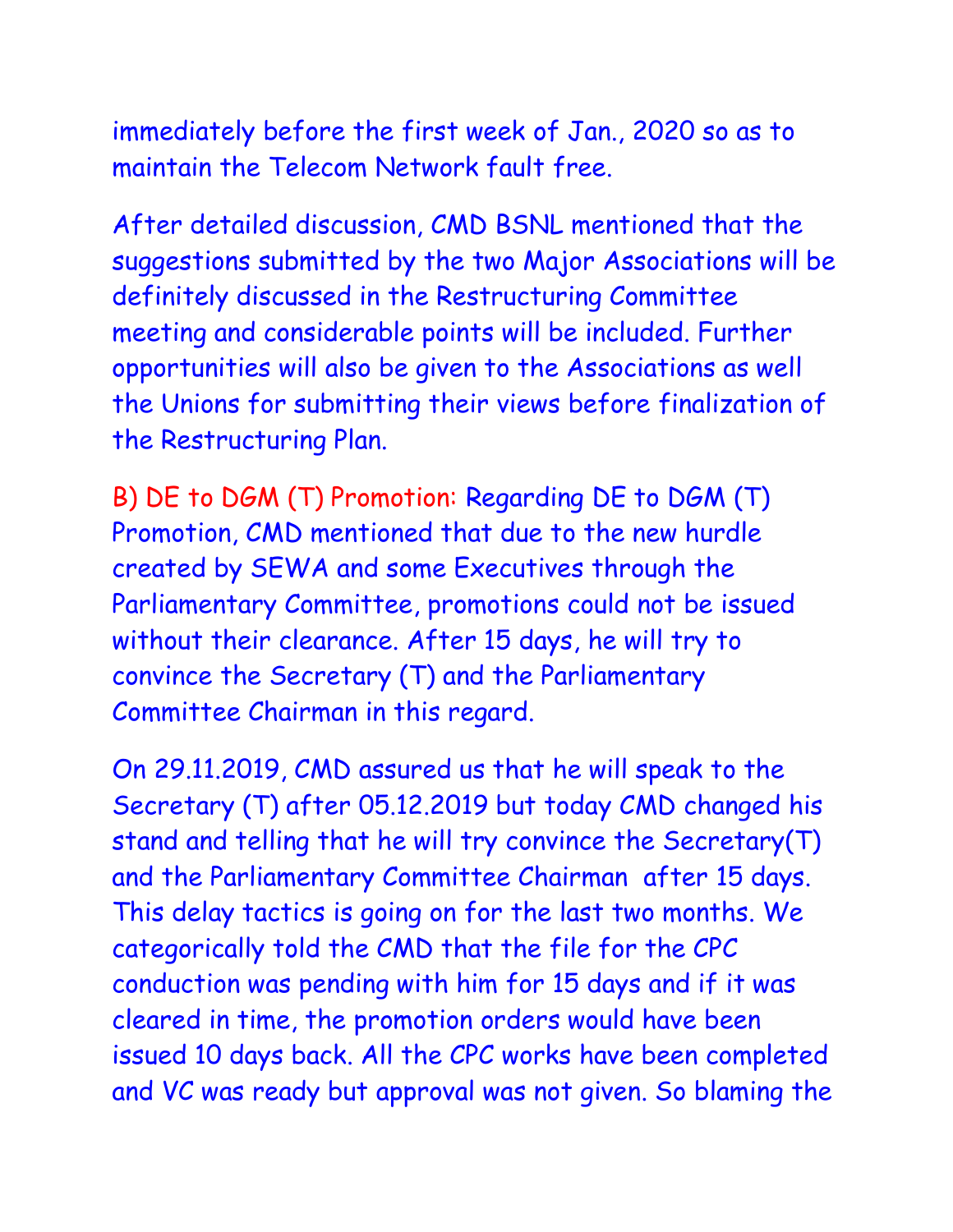SEWA and other Executives repeatedly and putting the entire blame on the Executives is not correct. Management is to be blamed, not the Executives. It is clear that Management is intentionally delaying all the promotions till the implementation of the Restructuring Plan.

We came out of the meeting as it is clear that CMD is not at all interested to give any promotion and simply telling excuses one after other. Last few months, he was giving false hope to us in each meeting.

We are afraid that the new CMD is trying to demoralise the remaining staff by denying the legitimate promotions to make the company further sick and create a situation conducive for privatization. The success of BSNL VRS, option of more than 50% of the employees, is in fact the failure of the BSNL management and a clear indication that the Executives lost faith in the present management. Nobody is having any clue how to run the company, in the post VRS.

## **06-12-2019**

Meeting with Shri Arvind Vadnerkar, Director(HR) BSNL Board:

AIBSNLEA and SNEA representatives had a meeting with Director (HR) BSNL Board on 06.12.2019 in the presence of PGM (Pers), GM (Trg), GM (SR) and GM (Restg) regarding Restructuring Plan. On behalf of AIBSNLEA, the GS, AGS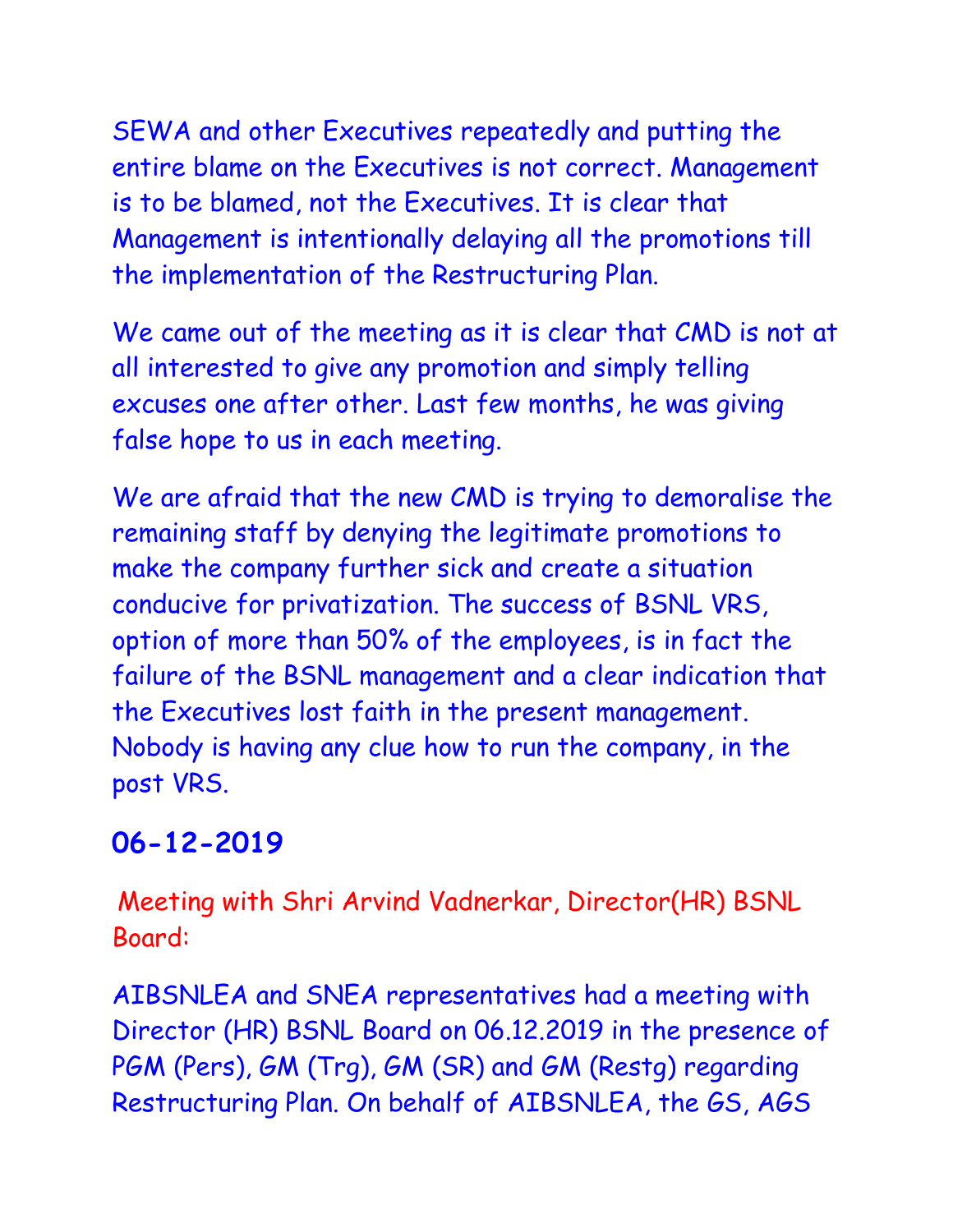and FS/CHQ participated in the discussions. The meeting lasted for three and half hours. All the suggestions given by both the Associations discussed threadbare one after another.

At the outset, we demanded that top level posts also to be reduced proportionately as 50% employees gone on VRS. The numbers of CGM/PGM/GMs are also to be reduced and brought down by 50%. Dependency on Officers on deputation is to be reduced to barest minimum and the work can be executed by the BSNL absorbed Officers itself by promoting them to the higher posts and give the responsibilities.

Merger of Mtce Regions and Projects Circles agreed for consideration and the employees of Project Circles can be gainfully utilised in BSNL Circles as they are utilised mainly for other works like NFS, NOFN etc as of now. Merger of small Circles especially CTD with WB Circle and CHTD with TN Circle etc to reduce the establishment costs agreed to consider. Management proposed merger of NCNGN with BBNW Circles which we opposed as there is no link between the two. Instead, we suggested that NCNGN may be merged with Territorial Circles. Closure of Training Centres especially CTTCs is under consideration for their better utilization for other utilities.

All the three verticals may be merged in the small Circles.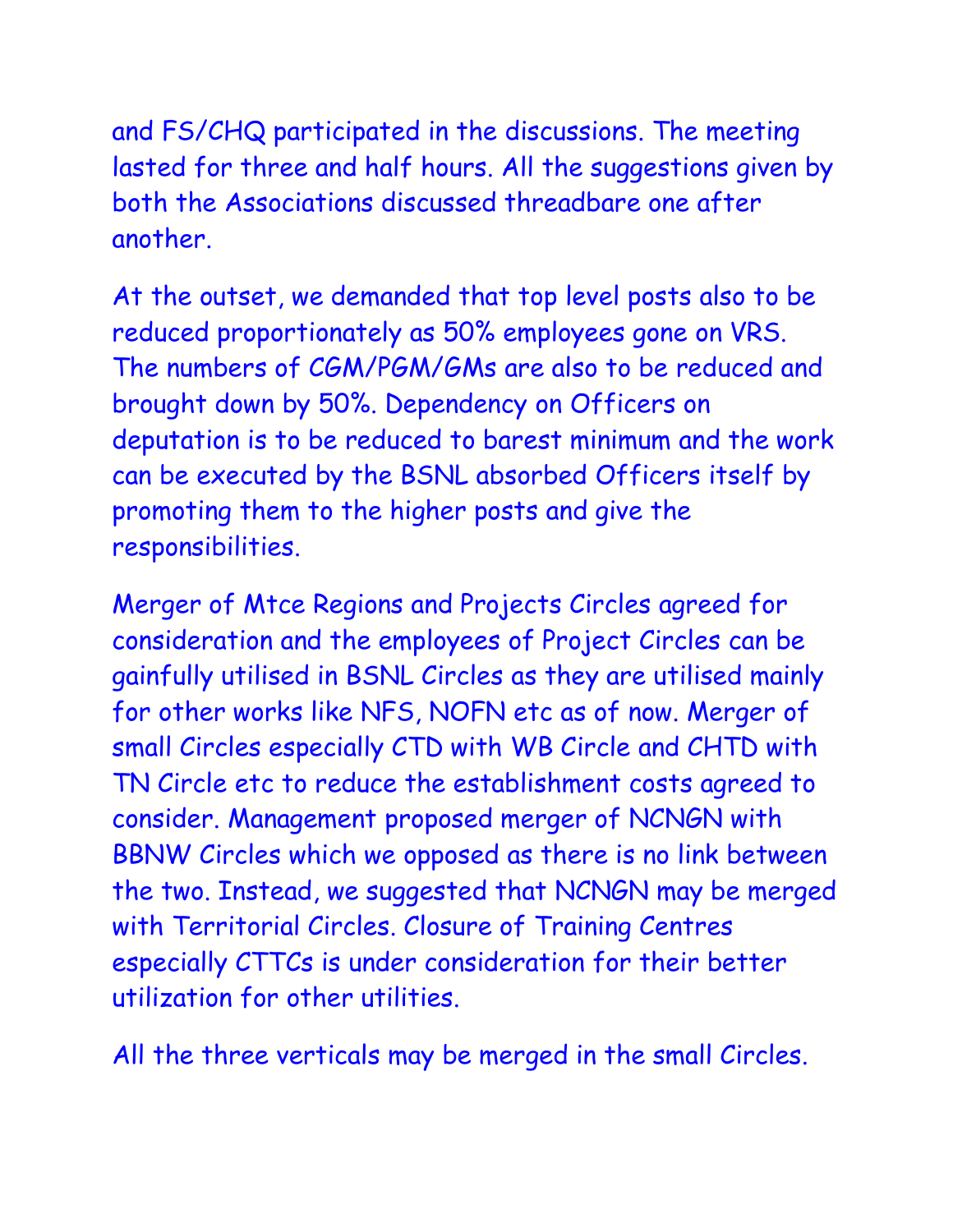We demanded immediate promotions to all the grades considering the post VRS scenario. Due to large number of Employees opted for VRS, lot of vacuum has been created in many places which is to be filled immediately. Since Executives are already working in higher scales, just by redesignation promotions can be affected.

We reiterated that only regular promotion is to be issued in future, no looking after arrangement should be ordered. By LA arrangement, Management is getting the work done but the Executives are losing their due promotions and service also.

Executives working in higher scales can be promoted just by giving re-designation as all are working in the higher scales and holding the posts on LA. After VRS-2019, lot of vacuum created in many places and to be filled urgently by redesignation. Huge vacuum is there in DE/CAO/EEs and DGMs grades. DE/CAO/EE/SDE/AOs are working in E5/E6 scale can be promoted as DGM/SE/DE/CAO respectively by onetime relaxation in qualifying service as all of them got sufficient experience as DE/CAO/EE with officiating plus regular service. JTO/JAO, SDE/AO and equivalent Grades can be utilized independently, directly reporting to DE/CAO as recommended by the Consultant M/s Deloittee and approved by the BSNL Board.

We demanded downsizing of SSAs based on the assets, Revenue, DELs and Geographical area with full powers to the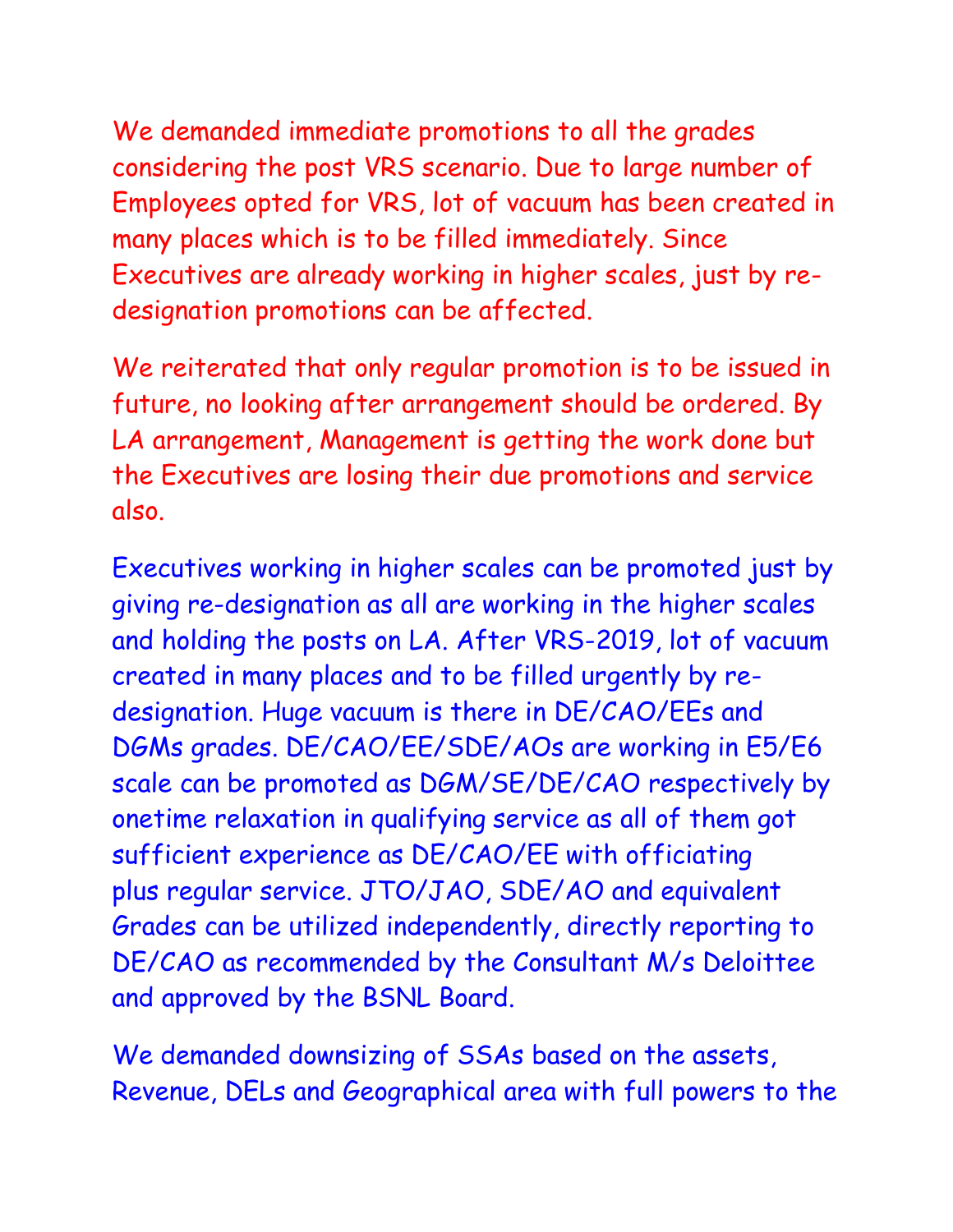TDMs and TDEs. Management agreed to our demand for rationalization of posts of GMs and PGMs as per the requirement. Considering the reduction in connections, DGM and AGM level positions are to be increased.

We have categorically told that Restructuring Plan and Man power Plan should be implemented simultaneously so as to maintain our vast Telecom Network, OFC and Telephone Exchanges.

Post VRS deployment of Executives to the field units should be smooth with barest minimum disturbance and the deployment to the field units should be completed at the earliest (at least before Jan., 2020 first week) so that the newly posted Executives will get some time to familiarise with the System and Network as well as to maintain the Telecom Network fault free.

Administrative Offices should be manned with minimum Executives having sufficient field exposure.

The services of the experts, well experienced and skilled employees going on VRS can be availed on contract basis.

Paperless work to be introduced without further delay by utilising IT tools, CDR, ERP etc. and the office work can be easily outsourced. It is informed that CMD BSNL already given approval for paperless work and introduction of eoffice.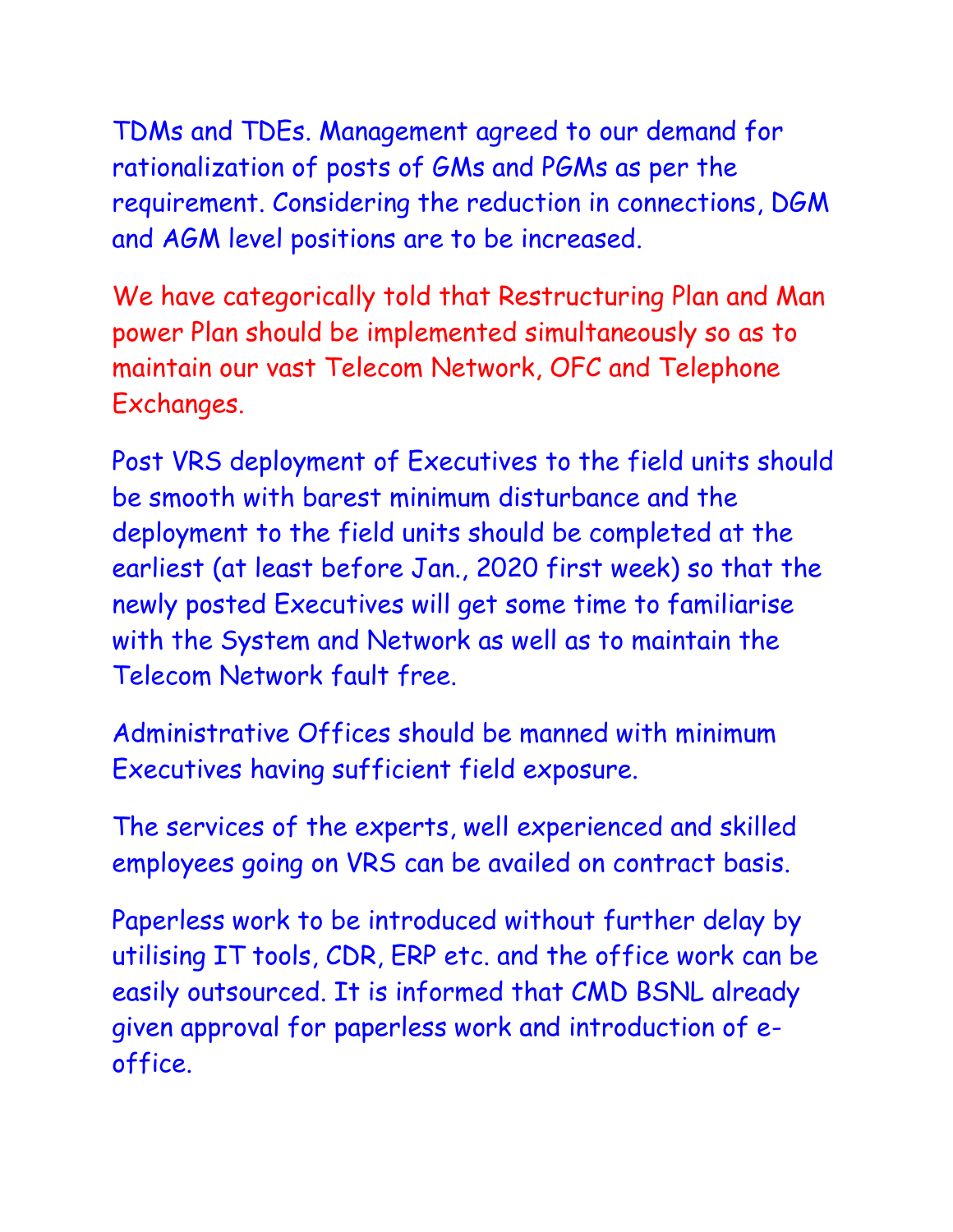Finance/Civil/Elect/Arch/TF wing Executives are to be gainfully utilised by posting them to any post presently manned by Telecom wing Executives like CSC, Sales & Marketing etc, except core technical areas like NIB, MSC, Transmission systems etc directly under the control of SSA Head, without dual reporting to CE/SE/EE etc.

#### Regarding Staffing Norms:

1) Recommendation of the Consultant M/s Deloittee for more posts at the level of AGM and DGM by reducing the posts at GM level by down grading the GM level SSAs to TDM level based on the working connections is agreed to consider.

2) Staffing norms for land line sector may be based on i) number of connections, ii) Network/Geographical area and iii) Revenue, we demanded.

3) Separate norms for i) Multi Exchange areas, ii) Medium Exchanges and iii) scattered assets in Rural areas agreed to consider. Agreed for giving weightage for BB, FTTH, Leased circuits etc. in the staffing norms

Director (HR) mentioned that different outsourcing model for CFA, CM, Transmission mtce and EB works etc. can be discussed separately with the concerned Vertical Directors.

We cautioned the management that outsourcing should not become another channel for corruption and draining out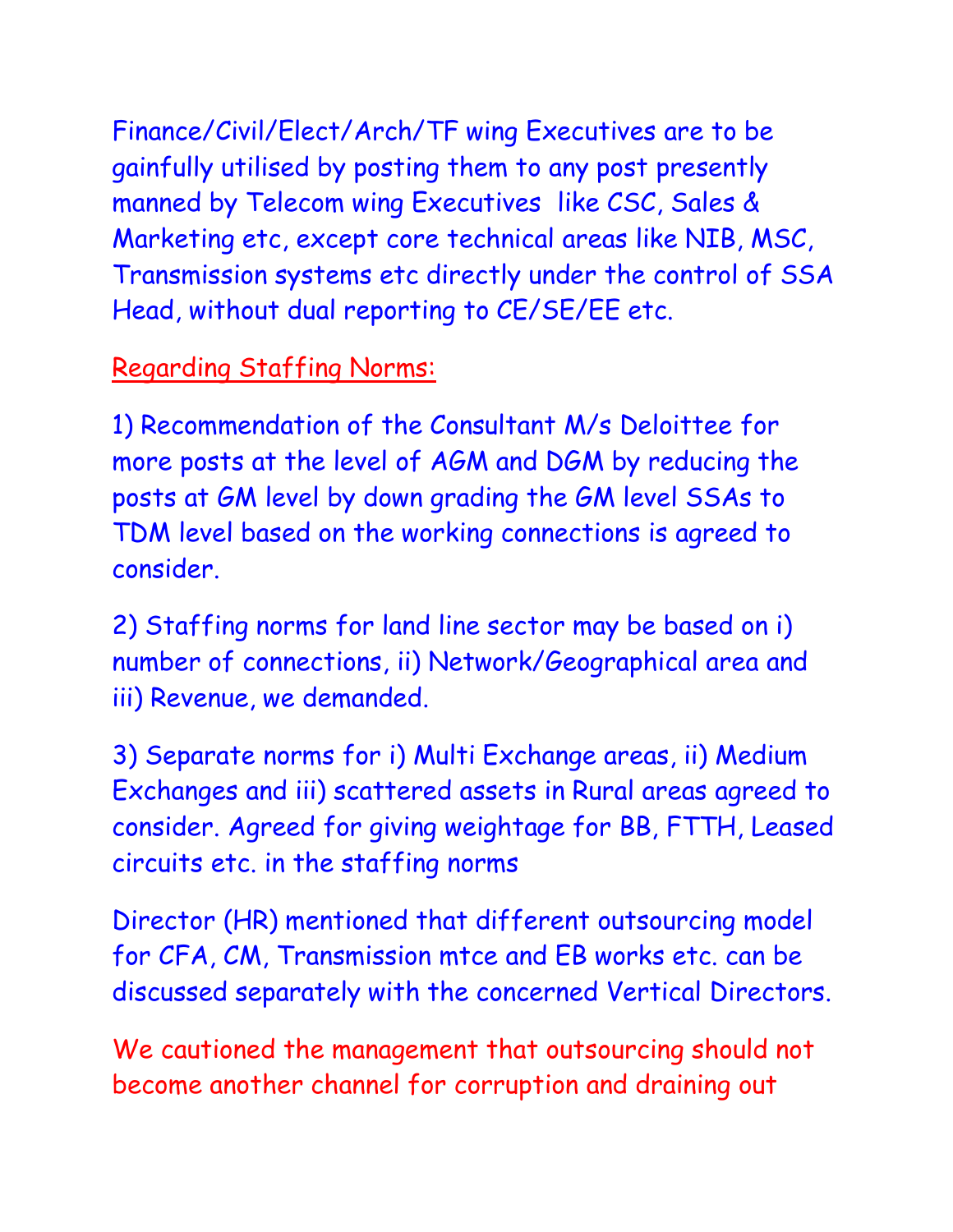BSNL money. The savings on employee cost should not be drained out in outsourcing to the vendors. JE/JTO may supervise the day to day activities of the Vendors for outsourcing.

Next week we will have further discussions on the matter with the Consultant as well as CMD/BSNL.

## **05-12-2019**

Meeting with Shri Arvind Vadnerkar, Director (HR), BSNL Board:

GS, FS, Adviser (HQ) met Director (HR) along with GS SNEA and discussed the following. PGM (Pers) and GM (SR) also present in the meeting.

A) DE to DGM (T) Promotion: Director (HR) informed us that the minutes of the meeting between Parliamentary Committee for SC & ST, DoT and BSNL has been received in which regarding the promotion of 287 eligible SC & ST candidates as DGM(T), it is recorded that for the specific query raised by the Chairman, Secretary (T) replied that the DGM Promotion will be considered after the Restructuring of BSNL. Actually all the 287 candidates will be covered in the promotion list of around 1000 candidates. In the meeting with CMD BSNL on 29.11.2019, he assured that he will discuss the matter with Secretary (T) on 5.12.2019 and explain to him that the reservation is not applicable in JAG/DGM promotion and all the eligible DEs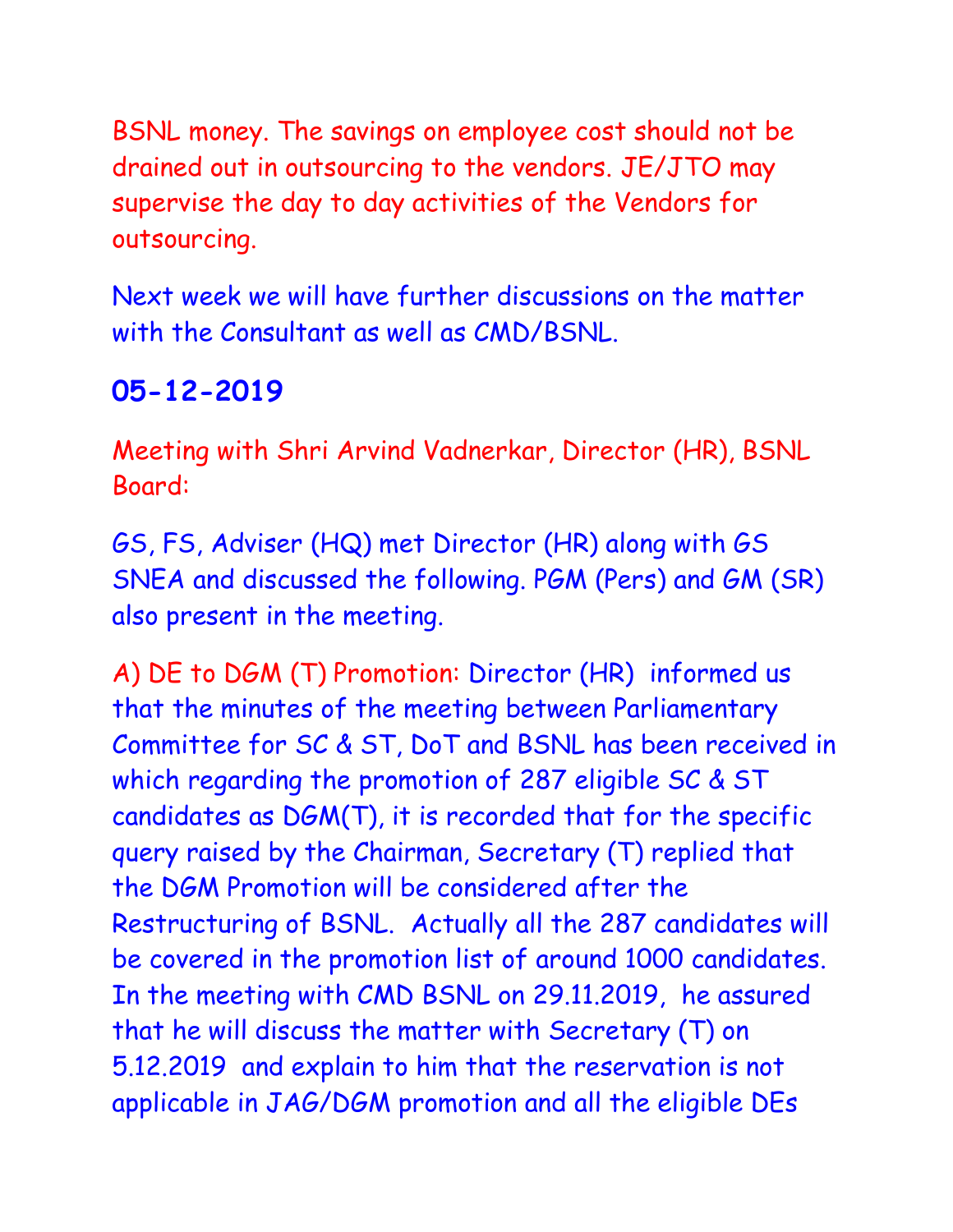are getting covered, thereafter it will be explained to the Chairman of the Parliamentary Committee before issuing the DGM (T) promotion orders. Director (HR) further advised to discuss the issue with the CMD BSNL.

B) Restructuring of BSNL: We had a point to point discussion on the Restructuring Plan of BSNL on the basis of the suggestions/proposal submitted by AIBSNLEA & SNEA and it will be continued tomorrow (06.12.2019) in the Director (HR) Chamber in which GM (Restg), Sr.GM (Estt), and GM (Trg) also will join in addition to PGM (Pers) and GM (SR)

C) Roll back of Retirement Age from 60 Years to 58 Years: Director (HR) mentioned that since more number of employees opted for VRS than the Target(78569) and 6000 employees have also been retired during the period there is no need for reduction of retirement age from 60 years to 58 years. BSNL will convince the Secretary (T) in this regard.

D) Clarification sought on completion of mandatory training/online exam:

Clarification sought on completion of mandatory training/online exam before VRS will be issued in a day or two. There is no need to undergo any training/online exam.

E) Request / tenure Transfers: We requested to issue the request transfers of the VRS optees immediately. Director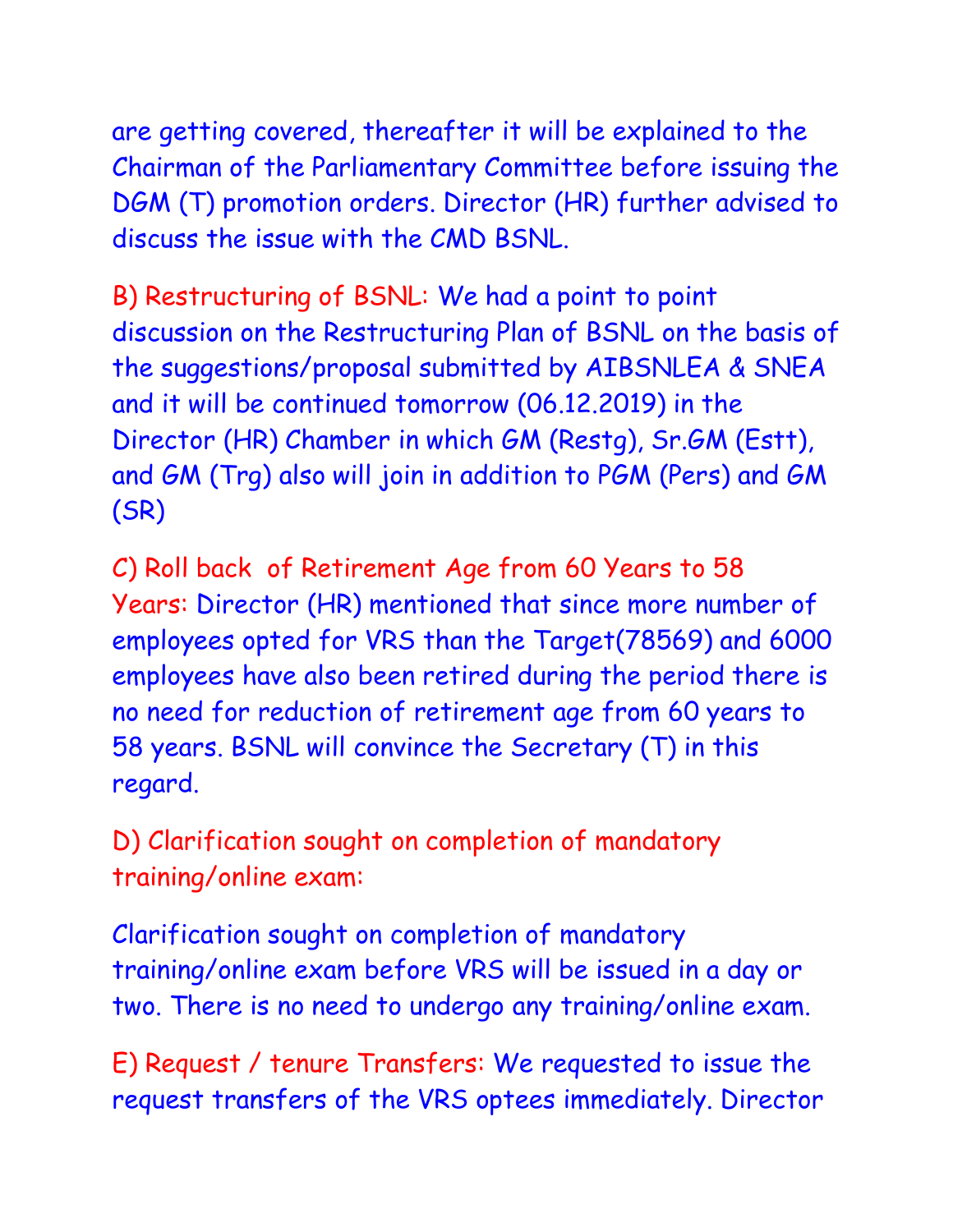(HR) assured to look into it and said that the transfer orders for all those who have opted for VRS shall be issued immediately, including the tenure circles for facilitating them to submit the Retirement papers in the parent Circle.

## **05-12-2019**

Meeting with Shri Arvind Vadnerkar, Director (HR), BSNL Board:

On 05.12.2019, We along with SNEA met Director (HR) and held discussions on Restructuring plan. PGM (Pers) and GM (SR) also present.

During discussion we asked about yesterday's meeting with the Parliamentary Committee for IT. The meeting was very smooth and appreciated the efforts of DoT, BSNL and MTNL for the Revival efforts. DoT Secretary and others were very happy with the success of VRS, Director (HR) informed.

There was no other meeting between BSNL and DoT yesterday.

On age reduction to 58, Director told that since large number of employees opted for VRS, there is no need for age reduction. BSNL will convince DoT in this regard.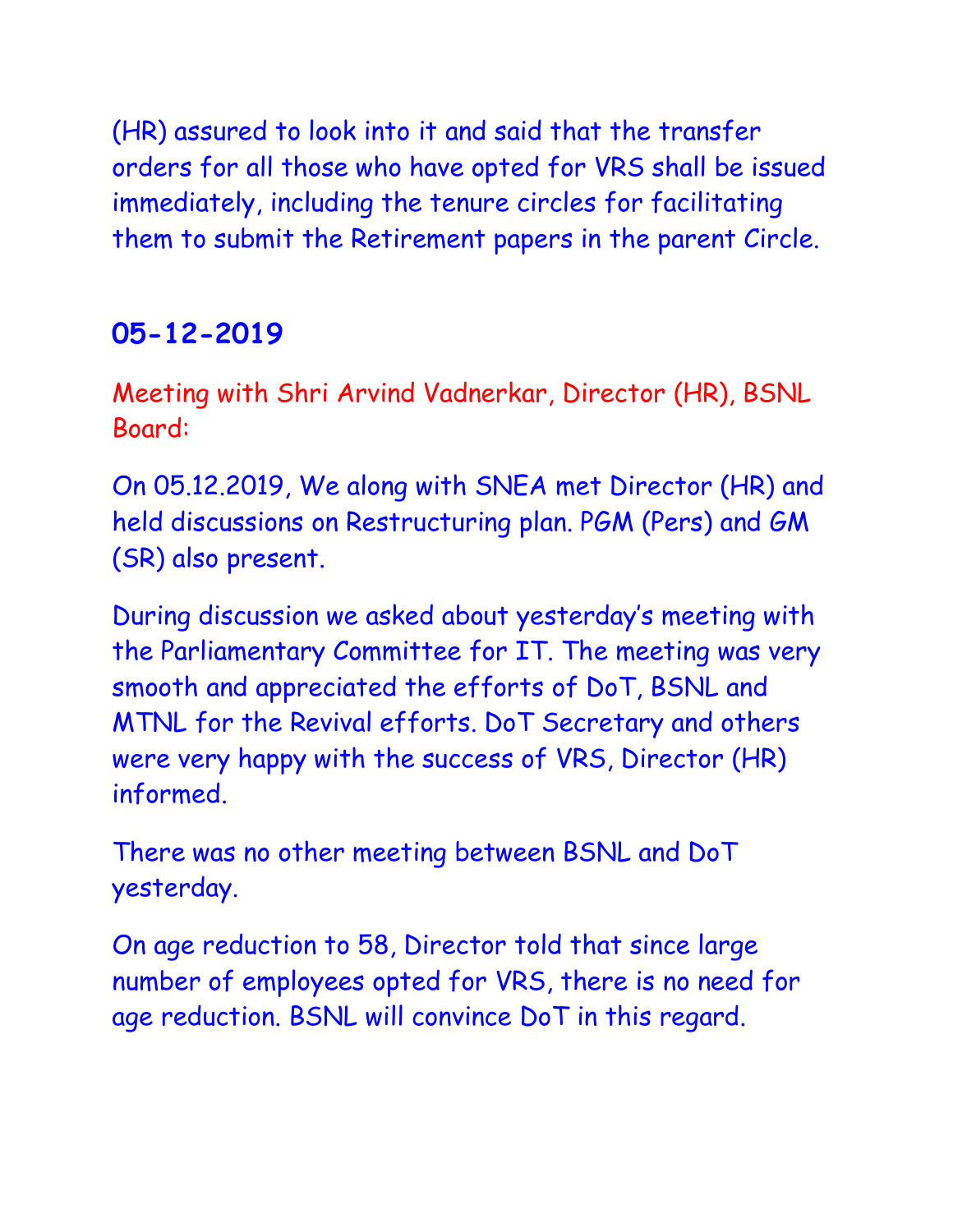Since large number of Executives opted for VRS, about 40% higher than the anticipated figure and vacuum created in lot of SSAs, we requested Director to reconsider the matter and convince the dynamic officers not to take VRS and stay with BSNL.

On DGM promotion, the minutes of the meeting between Parliamentary Committee for SC/ST, DoT and BSNL received in which it is recorded that Secretary/DoT replied that DGM promotion will be considered after the restructuring. This is on a specific query on promotion to 287 SC/ST candidates as DGMs. In fact all will be covered in this promotion. This fact is to be explained to Secretary/DoT and the Chairman of the Parliamentary Committee before issuing the promotion orders. Management will try to do this. In the last meeting, CMD promised us that he will meet Secretary, DoT after 05.12.2019 in this regard.

On salary payment DIR(HR) informed that there will be no discrimination between unabsorbed ITS and BSNL employees. If required it will be informed to the Court also.

Clarification sought on completion of mandatory training before VRS will be issued in a day or two. There is no need to undergo training.

The request transfers of all those opted for VRS will be issued immediately, including tenure Circles for facilitating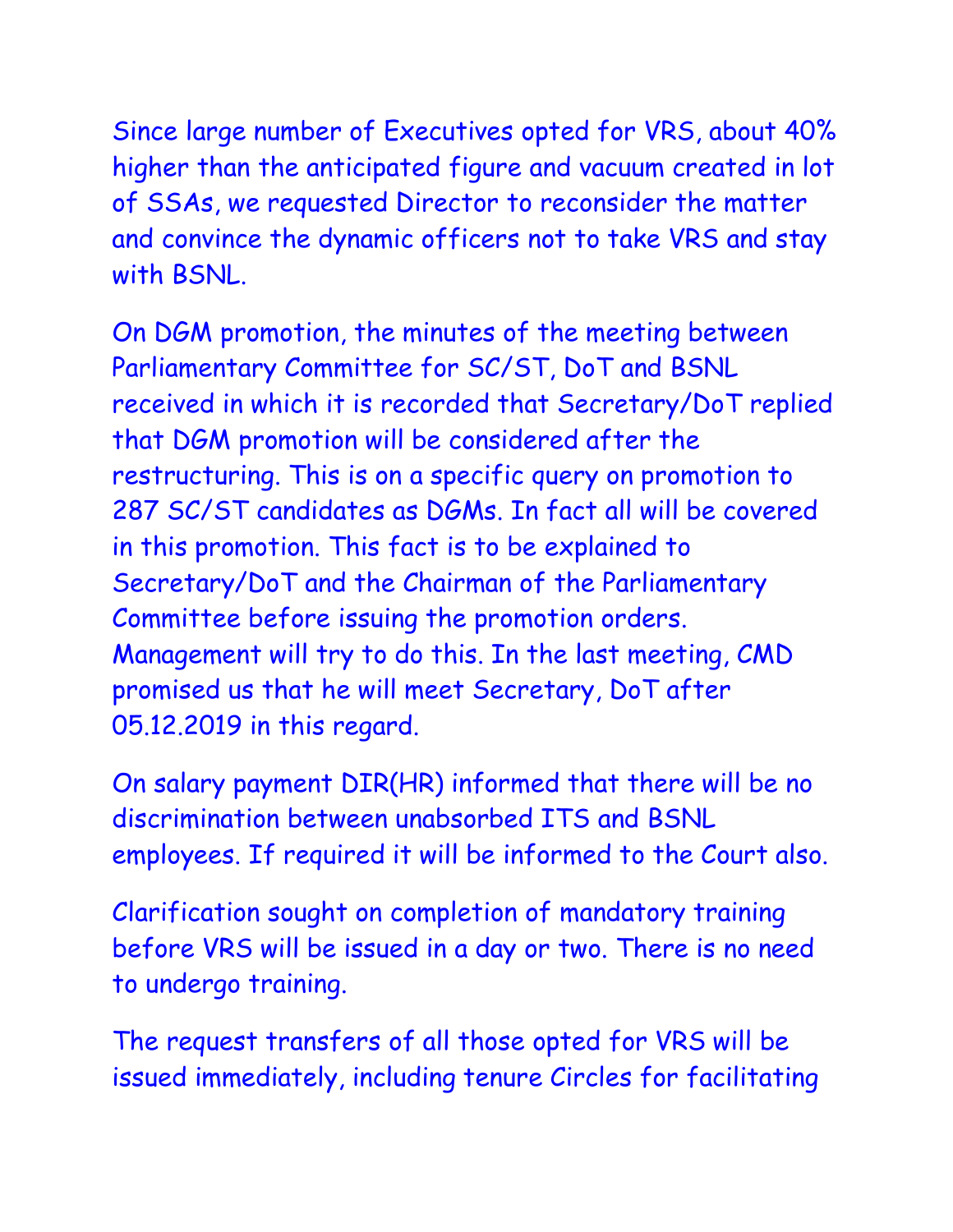them to submit the Retirement papers in the parent Circle. Those applications along with option papers can be sent to CHQ urgently through the CSs.

Discussion on Restructuring plan started point by point and will continue tomorrow morning at 10 am in which GM (Restg) and GM (Trg) also will join in addition to PGM(Pers) and GM (SR). The discussions will be strictly based on the proposal we submitted yesterday.

#### **04-12-2019**

Lunch Hour Demonstration was conducted today at Telephone Bhavan at the call of AUAB .Our members took part in befitting manner. VP/AIBSNLEA /CTD Com. Atanu Majumder addressed the gathering. In his speech he told that actually VRS has been turned out to CRS due to the conspiracy of DoT/GOI. We should fight out the sinister policy unitedly as a political battle. CS, CP & other office bearers of AIBSNLEA/CTD



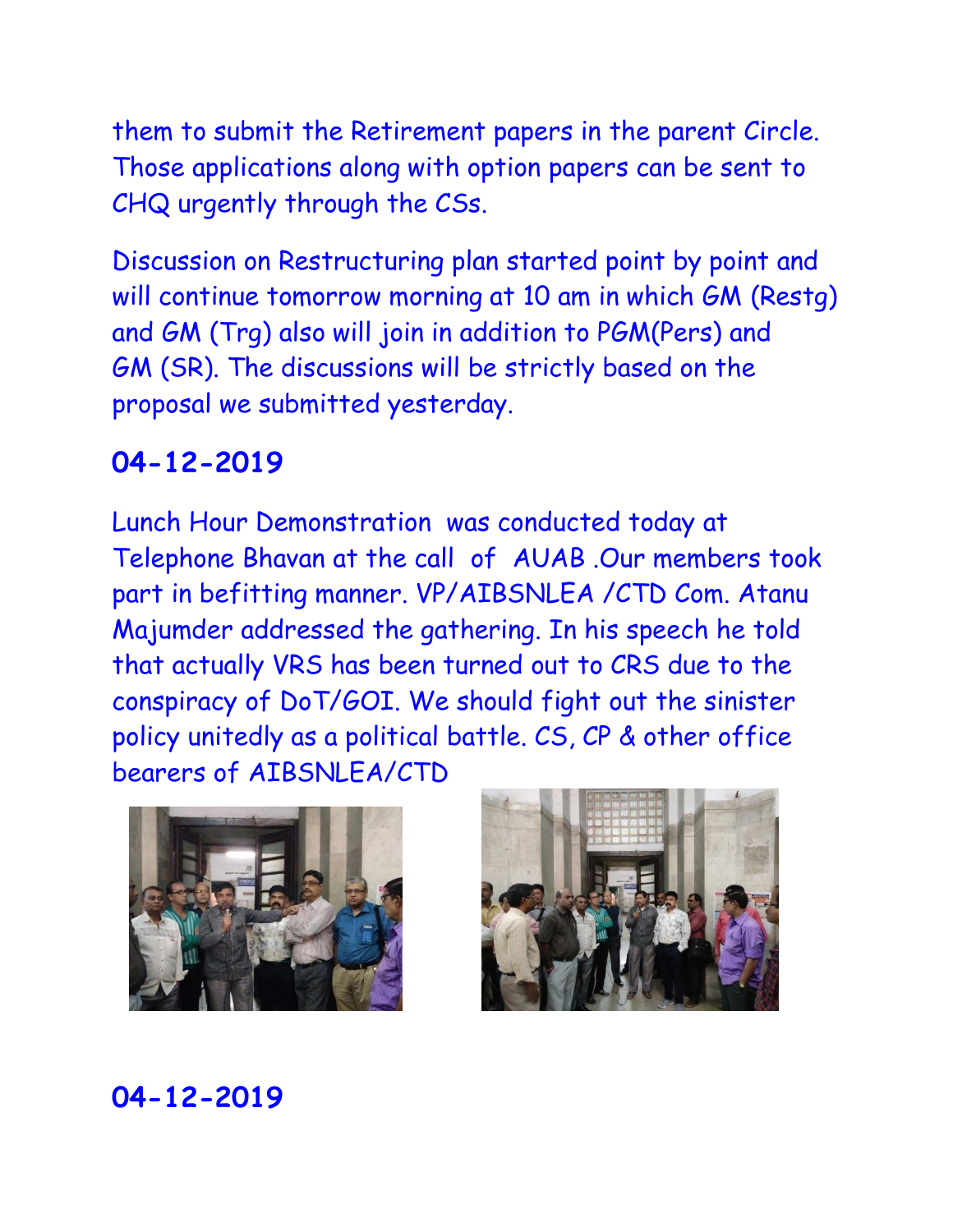CS & CP met Sr.GM(Fin) & requested him for early issuance of EPP orders of Exceutives of finance wing during Oct'19 to Jan'20 for updation in service book , so that before going to VRS they can have the benefit. Same request was placed to Sr.GM(HR & Admin) for implementation of the same for other wings of Executives. Both of them agreed to look after our demand in a positive manner.

CS met GM(Vig) & requested him to pursue for early issuance of pending vigilance clearance with BSNL CO, so that retiring executives may get their EPPs before VRS. Sir assured to look into.

# **04-12-2019**

GS writes to Shri P.K. Purwar CMD BSNL regarding suggestions w.r.t. initiatives needed to be taken in the light of ongoing VRS process-Post VRS <<< Click here for **[letter>](http://www.aibsnleachq.in/CMD04122019.pdf)**

## **02-12-2019**

Dear Comrades,

Lunch Hour demonstration will be conducted at Telephone Bhawan CGM office on 4th December, 2019 at 1330 hours at the call of AUAB CHQ for immediate payment of October and November salary and the remittance of recoveries from employees since May, 2019. All the concerned leaderships of AUAB, CTD Circle are requested to be present with their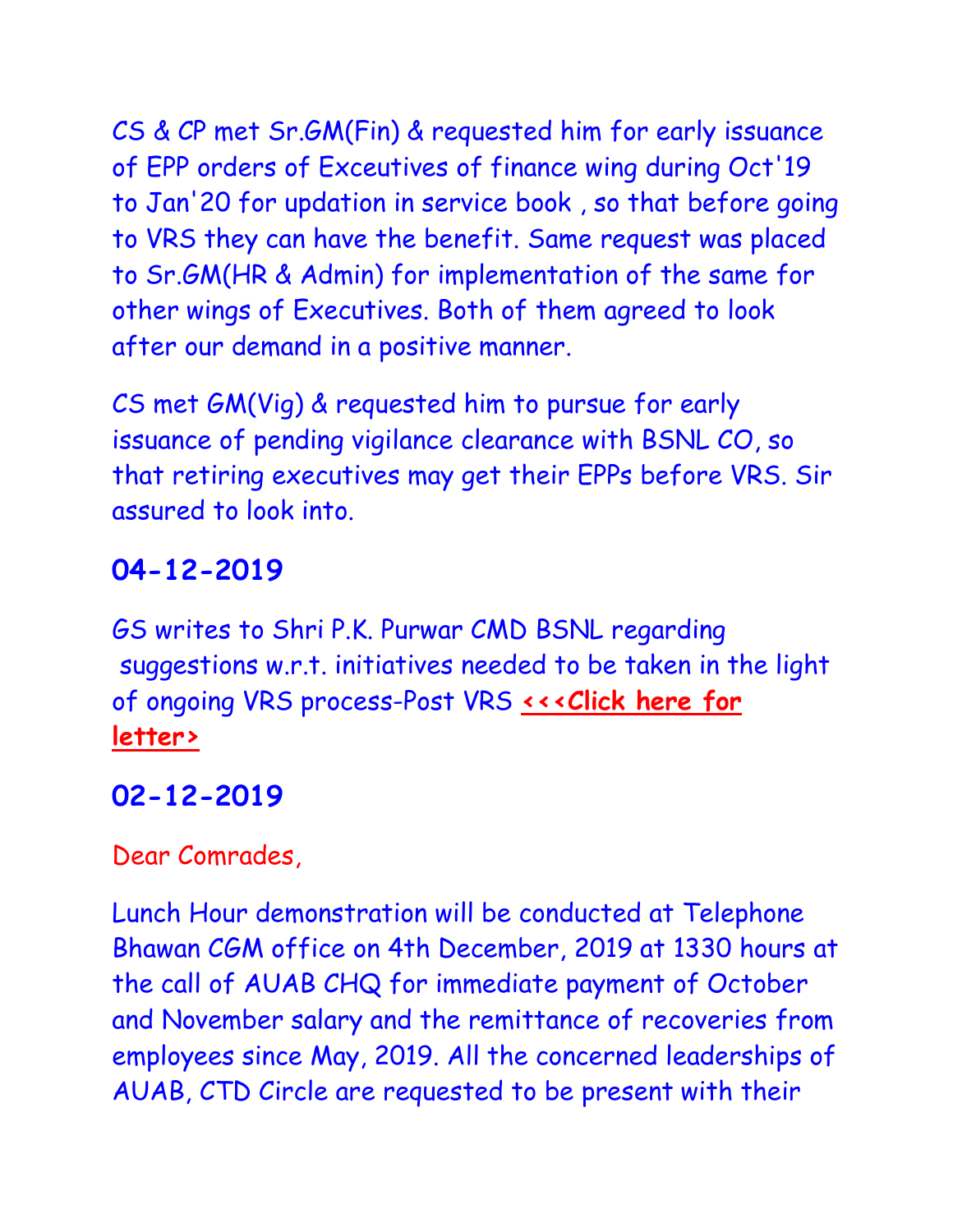members in the demonstration positively to make it successful and compel the BSNL/DOT to pay the salary and recoveries.

**All Branch Secretaries, Presidents, CHQ and Circle Office Bearers & all the activists are requested to coordinate with the members and make the programme a grand success.**

#### **02-12-2019**

AUAB serves upon a notice of Lunch Hour Demonstration on 04.12.2019 at BSNL CO, Circle and SSA HQs:

The BSNL Management has assured during the meeting with the AUAB leaders on 18.11.2019 that the Salary for the month of Oct' 2019 would be paid on 28.11.2019, but it did not happen and now the Salary for the month of Nov' 2019 is also become due. In addition to that there is a fear and panic among the BSNL employees that the ITS Officers working in BSNL on deemed deputation basis will get their salary early on the pretext of Hon'ble High Court Delhi Orders.

In view of the above, AUAB has served upon a notice to the Secretary (T), DoT and CMD BSNL, regarding the lunch hour demonstration on 04.12.2019 at BSNL Corporate Office, Circle Offices and SSA HQs level with the following Charter of Demands: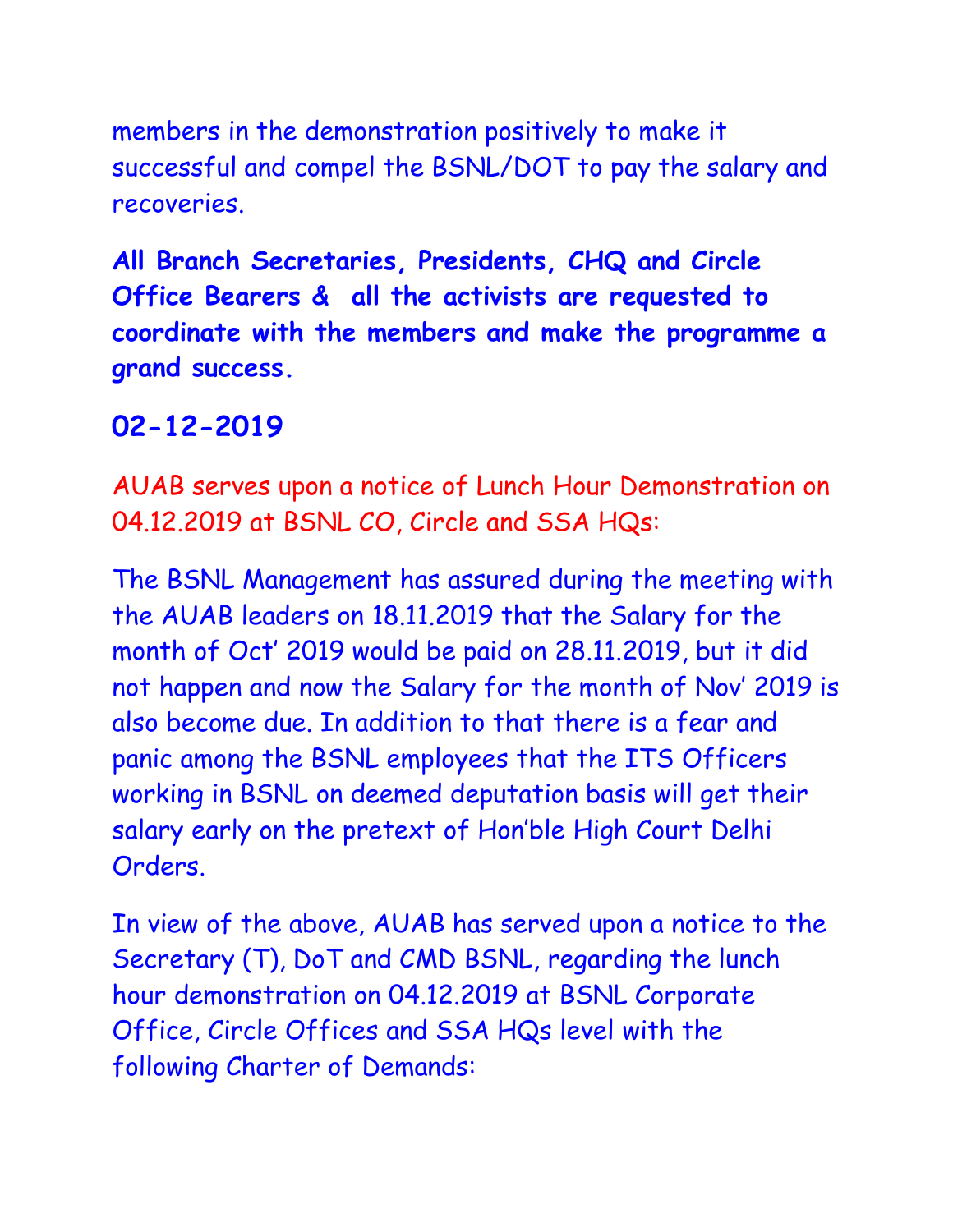1.Immediate disbursement of salary for the months of October and November, 2019 by the BSNL/ DOT.

2. No discrimination in respect of disbursement of salary, between the BSNL employees and the ITS officers on deputation.

### [<<< Click here for Notice >>>](http://www.aibsnleachq.in/New%20Doc%202019-12-02%2015.25%20(6).43.pdf)

## **02-12-2019**

#### **Dear Comrades!**

AIBSNLEA strongly oppose any discrimination in disbursement of Salary between BSNL employees and the ITS Officers on Deputation to BSNL.

It is 5th time in this year that BSNL Management has not disbursed the salary in time to its employees. Moreover, it is learnt that Hon'ble High Court, Delhi has given a direction to BSNL/DoT to pay the Salary of the ITS officers on deemed deputation to BSNL by 05th of December, 2019. It creates fear and panic among the BSNL employees that the ITS Officers on deemed deputation to BSNL only will get the salary before the BSNL employees.

Hence it is requested that DoT may devise suitable methodology and instruct BSNL so that, BSNL employees may get their Salary for the months of October and November 2019 immediately and further in timely manner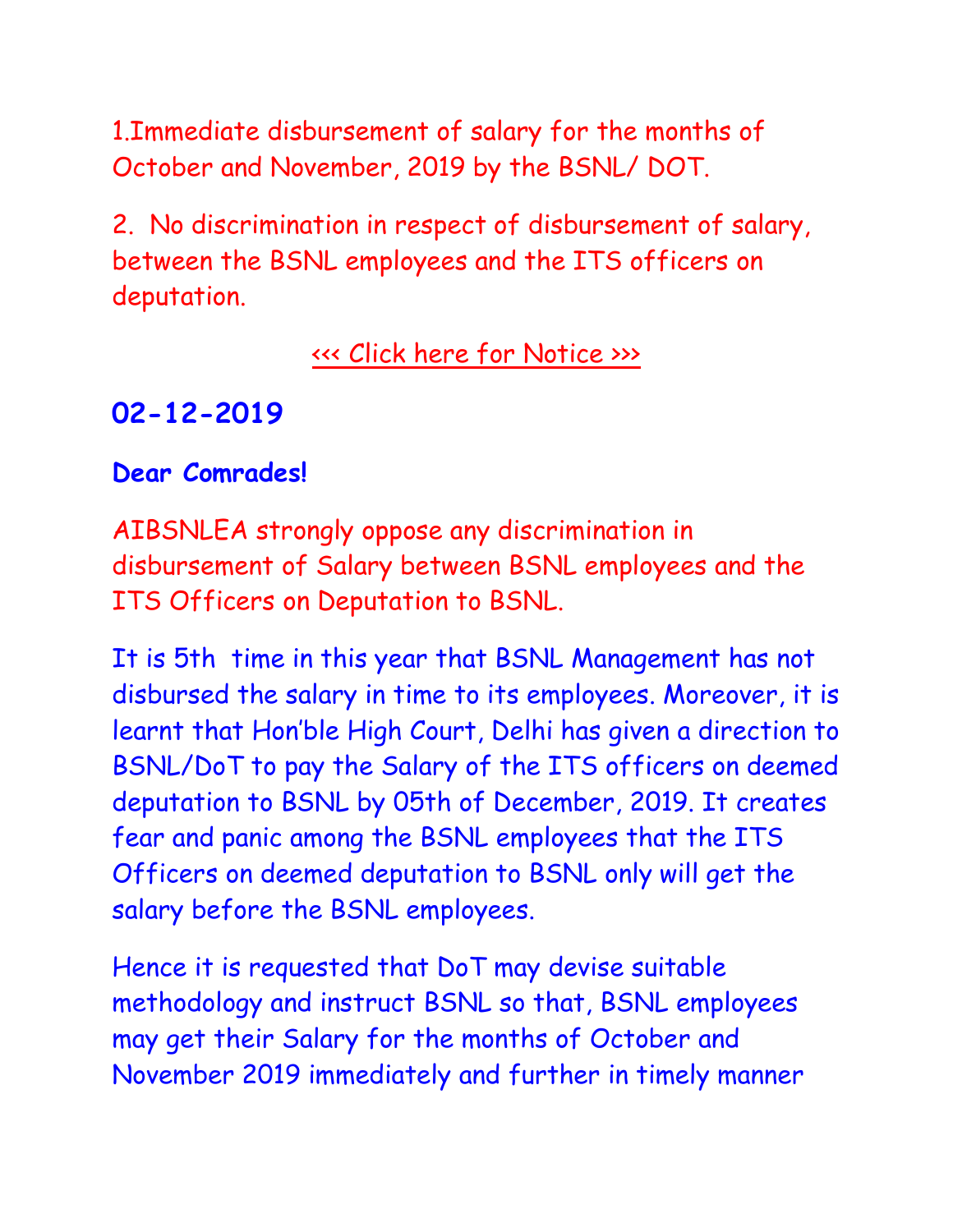and remittance all the recoveries already recovered from the Salary of the employees to the concerned Organizations.

**In this regard, GS has written a letter to Secretary (T) and CMD BSNL [<<< Click here for GS letter >>>](http://www.aibsnleachq.in/CMD_191202.pdf)**

# **02-12-2019**

GS writes to

(a)Shri Pramod Chandra Mody,Chairman, CBDT, Govt. of India North Block regarding Suggestions regarding increase of the Monetary Limit under Section 10(10C) & 10 (AA) of Income Tax Act.

[<<< Click here for](http://www.aibsnleachq.in/PCM_191202_1.pdf) letter >>>

(b)Shri Anurag Thakur Ji,Honorable Minister of State for Finance Govt. of India14, Janpath regarding increase of the Monetary Limit under Section 10(10C) and 10 (AA) of Income Tax Act

[<<< Click here for](http://www.aibsnleachq.in/AT_191202.pdf) letter >>>

# **02-12-2019**

GS writes to The PGM(Pers.) BSNL CO regarding